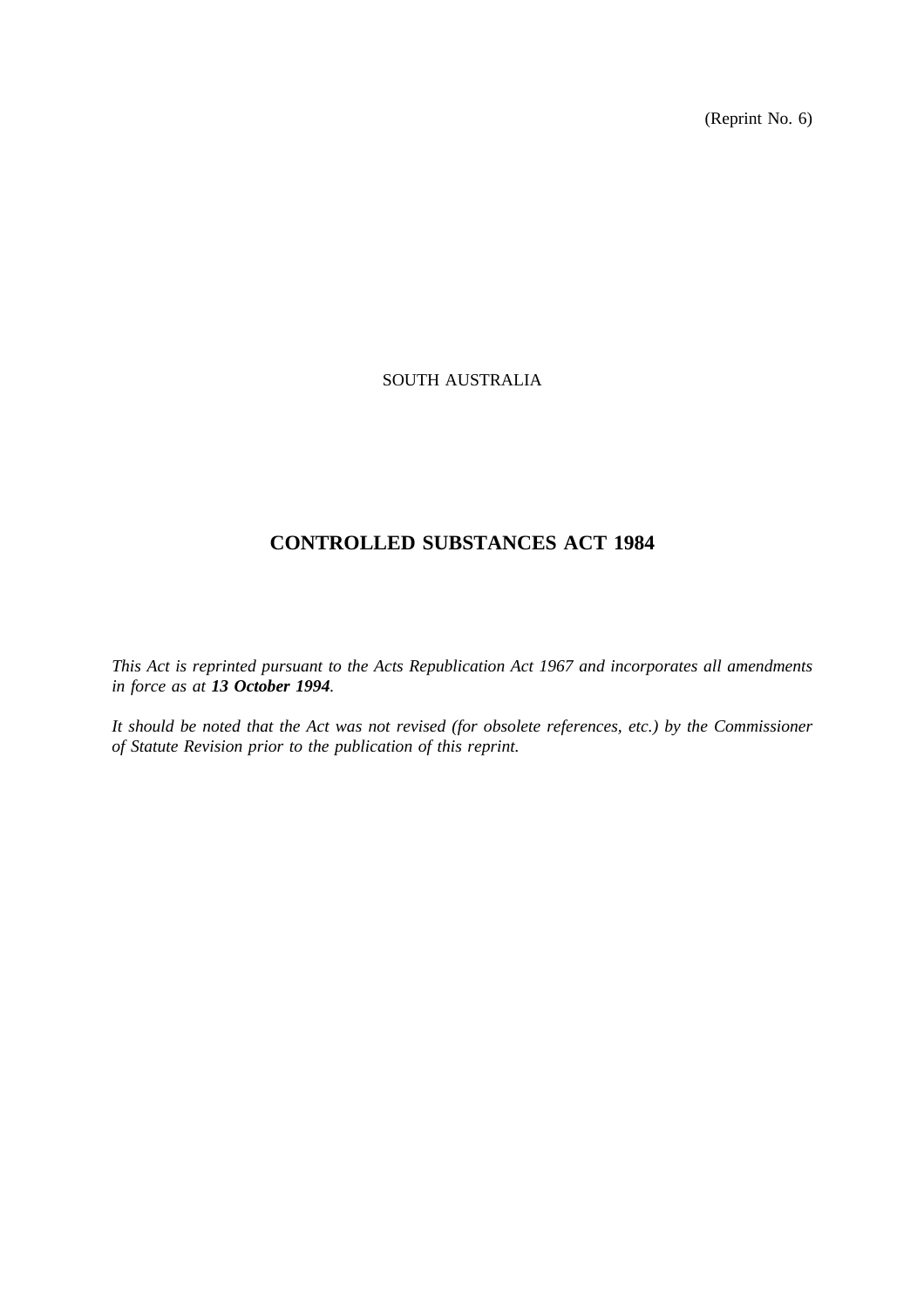# **SUMMARY OF PROVISIONS**

## **PART 1 PRELIMINARY**

- 1. Short title<br>2. Commence
- 2. Commencement<br>3. Repeal
- 3. Repeal
- 4. Interpretation
- 5. Application of Act

#### **PART 2 CONTROLLED SUBSTANCES ADVISORY COUNCIL**

- 6. The Controlled Substances Advisory Council
- 7. Terms and conditions of office<br>8 Validity of acts of the Advisory
- 8. Validity of acts of the Advisory Council
- 9. Allowances and expenses
- 10. Conduct of business
- 11. Functions of the Advisory Council

# **PART 3**

## **CONTROLLED SUBSTANCES**

12. Declaration of poisons, prescription drugs, drugs of dependence, prohibited substances, volatile solvent, therapeutic substances, therapeutic devices and volatile solvents

#### **PART 4 GENERAL OFFENCES**

- 13. Manufacture, production and packing
- 14. Sale by wholesale
- 15. Sale by retail
- 16. Sale of certain poisons
- 17. Sale of poisons the possession of which requires a licence
- 18. Supply and administration of prescription drugs
- 19. Sale or supply of volatile solvents
- 20 Prohibition of automatic vending machines
- 21. Sale or supply of other potentially harmful substances or devices
- 22. Possession
- 23. Quality
- 24. Packaging and labelling
- 25. Storage
- 26. Transport
- 27. Use
- 28. Prohibition of advertisement
- 29. Regulation of advertisement
- 30. Forgery, etc., of prescriptions

#### **PART 5**

#### **SPECIAL PROVISIONS RELATING TO DRUGS OF DEPENDENCE AND PROHIBITED SUBSTANCES**

## **DIVISION 1—OFFENCES**

- 31. Prohibition of possession or consumption of drug of dependence and prohibited substance
- 32. Prohibition of manufacture, sale etc., of drug of dependence or prohibited substance<br>33. Restriction of supply of drug of dependence in certain circumstances
- Restriction of supply of drug of dependence in certain circumstances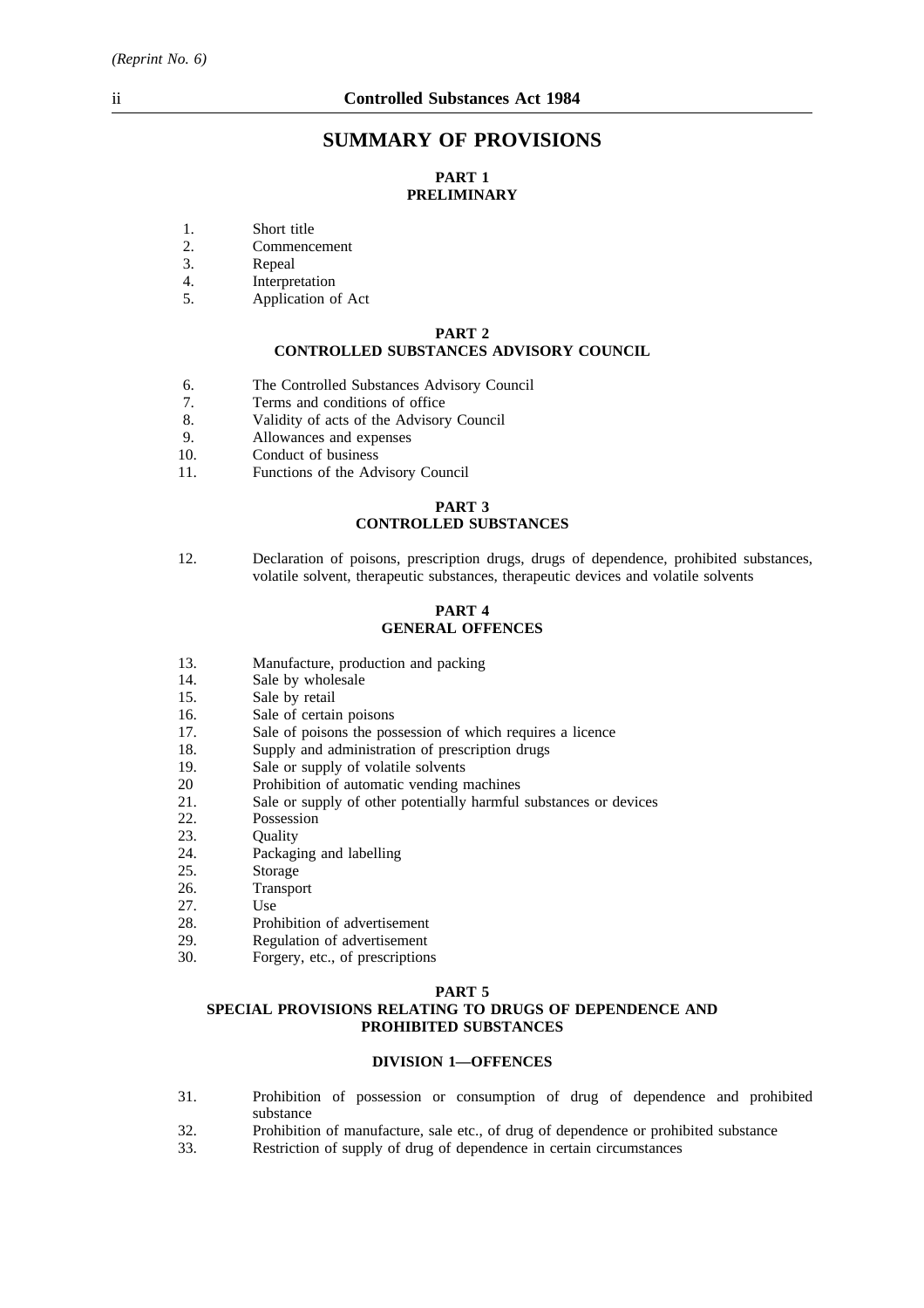#### **DIVISION 2—PROCEDURE IN RELATION TO SIMPLE POSSESSION OFFENCES**

- 34. Establishment of assessment panels
- 35. Assessment of simple possession offences by panel
- 36. Powers of panel upon an assessment
- 37. Undertakings to panel
- 38. Conduct of proceedings before a panel
- 39. Prosecution for simple possession offence
- 40. Inadmissibility of certain evidence

## **PART 6**

# **PENALTIES, FORFEITURE, ETC.**

#### **DIVISION 1—GENERAL PROVISIONS RELATING TO OFFENCES AND PENALTIES**

- 41. Aiding and abetting, etc.<br>42. Alternative verdict in rel
- Alternative verdict in relation to offences against section 32
- 43. Classification of offences
- 44. Matters to be considered when court fixes penalty
- 45. Offences committed by body corporate
- 45A. Expiation of simple cannabis offences

#### **DIVISION 2—FORFEITURE**

46. Forfeiture of substance, equipment or device

#### **PART 7**

# **POWERS OF SEARCH, SEIZURE AND ANALYSIS**

- 50. Authorised officers
- 51. Analysts<br>52. Power to
- 52. Power to search, seize, etc.<br>52A. Power to destroy cannabis
- Power to destroy cannabis
- 53. Analysis
- 54. Immunity from liability

#### **PART 8 MISCELLANEOUS**

- 55. Licences, authorities and permits
- 56. Research permits
- 57. Prohibition by Health Commission of manufacture, production, packaging, sale, supply, prescription or possession of specified substances or devices by certain persons
- 58. Publication of information relating to persons who unlawfully obtained certain drugs
- 59. Duty not to divulge information relating to trade processes
- 60. Health Commission may require certain information to be given
- 61. Evidentiary provisions
- 61A. Assessment panels may prepare, or assist in, the preparation of a pre-sentence report
- 62. Moneys for this Act to be appropriated
- 63. Regulations

#### **APPENDIX LEGISLATIVE HISTORY**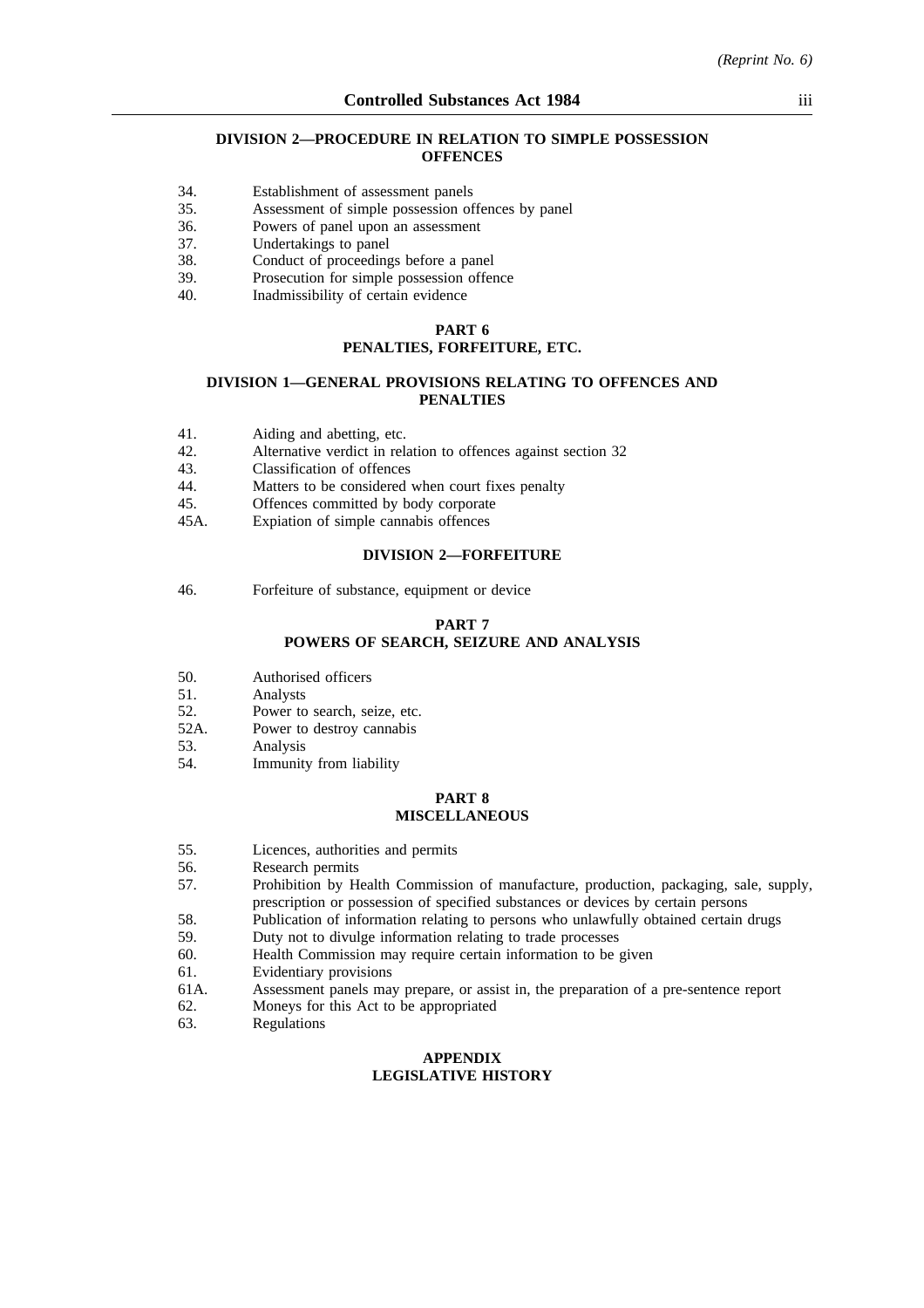# **CONTROLLED SUBSTANCES ACT 1984**

being

Controlled Substances Act 1984 No. 52 of 1984 [Assented to 24 May 1984]<sup>1</sup>

as amended by

Crimes (Confiscation of Profits) Act 1986 No. 17 of 1986 [Assented to 20 March 1986]<sup>2</sup> Statutes Amendment (Analysts) Act 1986 No. 43 of 1986 [Assented to 4 September 1986]<sup>3</sup> Controlled Substances Act Amendment Act 1986 No. 64 of 1986 [Assented to 6 November 1986]<sup>4</sup> Controlled Substances Act Amendment Act 1990 No. 28 of 1990 [Assented to 26 April 1990] Controlled Substances Act Amendment Act (No. 2) 1990 No. 29 of 1990 [Assented to 26 April 1990]<sup>5</sup> Pharmacists Act 1991 No. 13 of 1991 [Assented to 4 April 1991]<sup>6</sup> Director of Public Prosecutions Act 1991 No. 49 of 1991 [Assented to 21 November 1991]<sup>7</sup> Statutes Repeal and Amendment (Courts) Act 1991 No. 69 of 1991 [Assented to 12 December 1991]<sup>8</sup>

Controlled Substances (Classification of Offences) Amendment Act 1992 No. 44 of 1992 [Assented to 10 September 1992]<sup>9</sup>

Controlled Substances (Destruction of Cannabis) Amendment Act 1994 No. 27 of 1994 [Assented to 26 May 1994]10

- <sup>1</sup> Came into operation (except ss. 3(1), 12(5)-(7), 13-29) 9 May 1985: *Gaz*. 9 May 1985, p. 1399; s. 19 came into operation 3 March 1986: *Gaz*. 27 February 1986, p. 421; s. 22 came into operation 1 July 1988: *Gaz*. 19 May 1988, p. 1246; s. 21 came into operation 9 February 1989: *Gaz*. 9 February 1989, p. 354; ss. 3(1), 12(5)-(7), 13-18, 20, 23-29 had not been brought into operation at the date of this reprint.
- <sup>2</sup> Came into operation 1 March 1987: *Gaz*. 19 February 1987, p. 381.<br>Came into operation 1 March 1987: *Gaz*. 19 February 1987, p. 381.
- <sup>3</sup> Came into operation 16 October 1986: *Gaz*. 16 October 1986, p. 1373.<br><sup>4</sup> Came into operation (great as  $\frac{7}{2}$  and 8) 20 November 1986: *Gaz*. 20
- <sup>4</sup> Came into operation (except ss. 7 and 8) 20 November 1986: *Gaz*. 20 November 1986, p. 1638; s. 8 came into operation 30 April 1987: *Gaz*. 30 April 1987, p. 1133; s. 7 came into operation 29 March 1990: *Gaz*. 29 March 1990, p. 884.
- <sup>5</sup> Came into operation 26 September 1991: *Gaz*. 26 September 1991, p. 890.
- <sup>6</sup> Came into operation 21 November 1991: *Gaz*. 21 November 1991, p. 1328.
- <sup>7</sup> Came into operation 6 July 1992: Gaz. 25 June 1992, p. 1869.
- 8 Came into operation 6 July 1992: *Gaz*. 2 July 1992, p. 209.
- $\frac{9}{10}$  Came into operation 6 July 1992: s. 2.
- <sup>10</sup> Came into operation 13 October 1994: *Gaz*. 13 October 1994, p. 944.

#### *NOTE:*

- *Asterisks indicate repeal or deletion of text.*
	- *For the legislative history of the Act see Appendix. Entries appearing in the Appendix in bold type indicate the amendments incorporated since the last reprint.*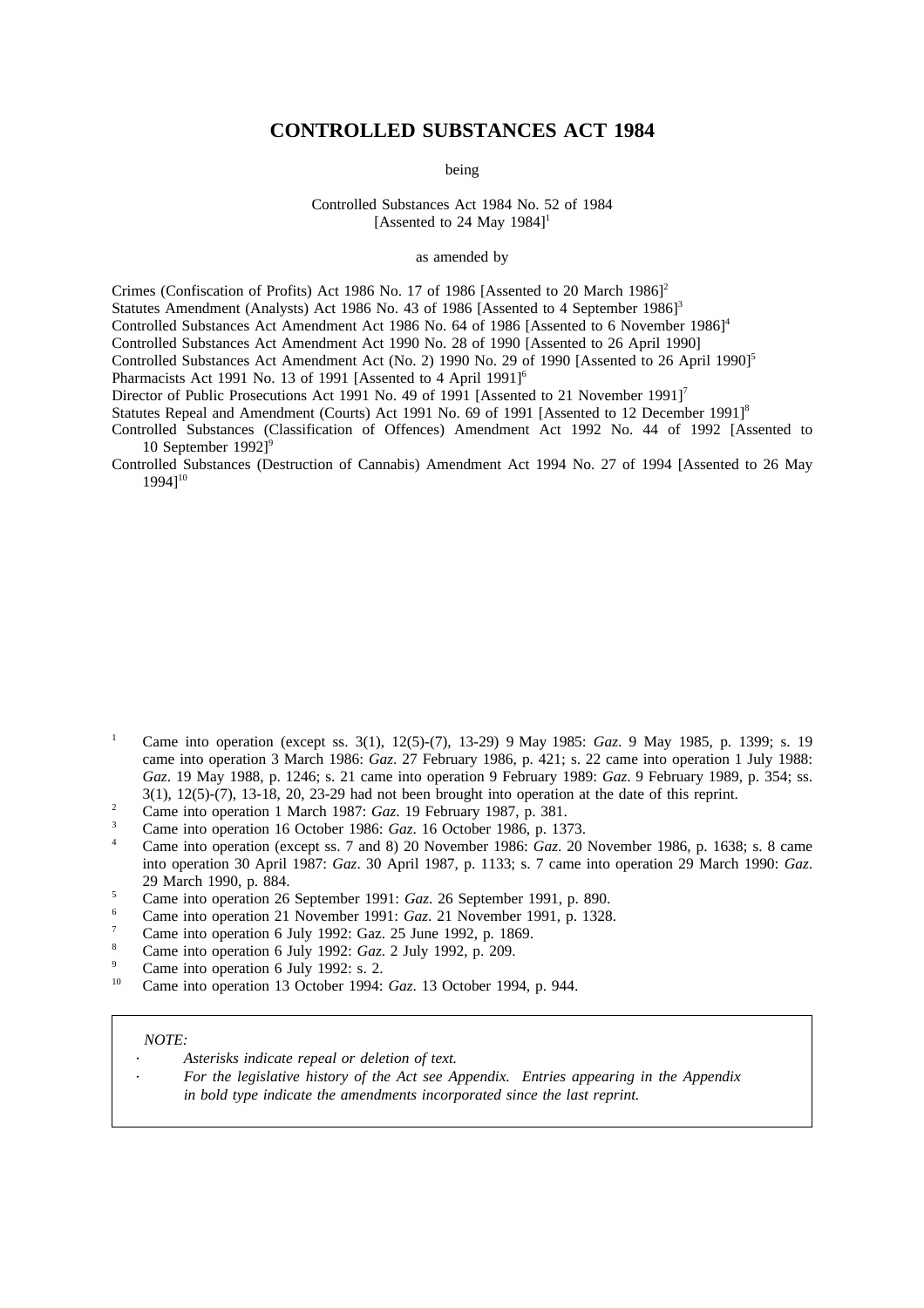**An Act to regulate or prohibit the manufacture, production, sale, supply, possession, handling or use of certain poisons, drugs, therapeutic and other substances, and of certain therapeutic devices; to repeal the Food and Drugs Act 1908 and the Narcotic and Psychotropic Drugs Act 1934; and for other related purposes.**

The Parliament of South Australia enacts as follows:

## **PART 1 PRELIMINARY**

## **Short title**

**1.** This Act may be cited as the *Controlled Substances Act 1984*.

## **Commencement**

**2.** (1) This Act shall come into operation on a day to be fixed by proclamation.

(2) The Governor may, in a proclamation fixing a day for this Act to come into operation, suspend the operation of specified provisions of this Act until a subsequent day fixed in the proclamation, or a day to be fixed by subsequent proclamation.

## $\mathbf{Repeal}^1$

**3.** *(1) The Food and Drugs Act 1908, is repealed.*

(2) The *Narcotic and Psychotropic Drugs Act 1934*, is repealed.

## **Interpretation**

**4.** (1) In this Act, unless the contrary intention appears—

"**the Advisory Council**" means the Controlled Substances Advisory Council established under Part 2;

"**analyst**" means—

- *(a)* a person appointed as an analyst for the purposes of this Act; or
- *(b)* a person holding a position of a class approved by the Governor for the purposes of this Act;

"**assessment panel**" means a drug assessment and aid panel established under Part 5;

"**authorised officer**" means a person who is an authorised officer for the purposes of Part 7;

\*\*\*\*\*\*\*\*\*\*

"**cannabis**" means a plant, or any part (including the seed) of a plant, of the genus *cannabis*, but does not include cannabis resin or cannabis oil;

"**cannabis oil**" means a substance that contains chemicals of any one or more of the following classes;

*(a)* cannabinoids;

<sup>1</sup> S. 3(1) had not been brought into operation at the date of this reprint.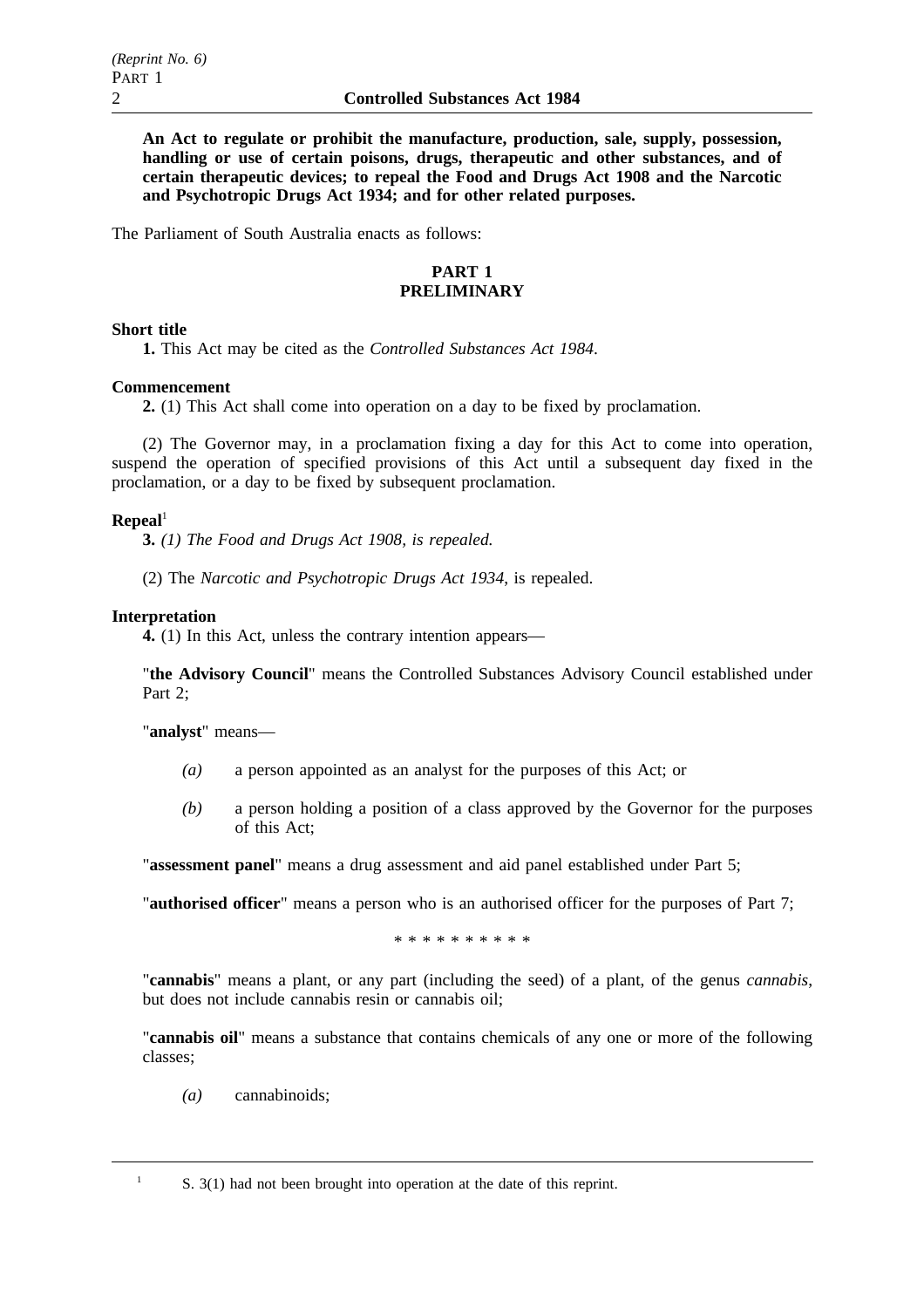- *(b)* tetrahydrocannabinols;
- *(c)* alkyl homologues of tetrahydrocannabinols,

where the amount of soluble material in any quantity of the substance, when dissolved in the solvent known as hexane, constitutes more than 85 per cent of the weight of that quantity of substance;

"**cannabis resin**" means a substance that contains chemicals of any one or more of the following classes:

- *(a)* cannabinoids;
- *(b)* tetrahydrocannabinols;
- *(c)* alkyl homologues of tetrahydrocannabinols,

where the amount of soluble material in any quantity of the substance, when dissolved in the solvent known as hexane, constitutes more than 15 per cent but not more than 85 per cent of the weight of that quantity of substance;

"**child**" means a person under the age of 18 years and, in relation to the alleged commission of an offence, means a person who was, at the time of the alleged commission of the offence, under that age;

"**dentist**" means a person registered as a dentist under the *Dentists Act 1931*;

"**drug of dependence**" means a poison declared by the regulations to be a drug of dependence;

"**the Health Commission**" means the South Australian Health Commission;

"**medical practitioner**" means a person registered under the *Medical Practitioners Act 1982*;

"**nurse**" means a person registered or enrolled under the *Nurses Act 1984*;

"**owner**", in relation to premises, includes the occupier of the premises;

"**pharmacist**" means a person registered as a pharmacist under the *Pharmacists Act 1991* or exempt from the requirement to be so registered;

"**poison**" means a substance declared by the regulations to be a poison for the purposes of this Act;

"**possession**" of a substance includes control over the disposition of the substance;

"**premises**" means any land, building, structure, vehicle, vessel or aircraft;

"**prescription drug**" means a poison declared by the regulations to be a prescription drug for the purposes of this Act;

"**produce**", in relation to a substance, means to produce by any method whatsoever, including cultivation, and "**production**" has a corresponding meaning;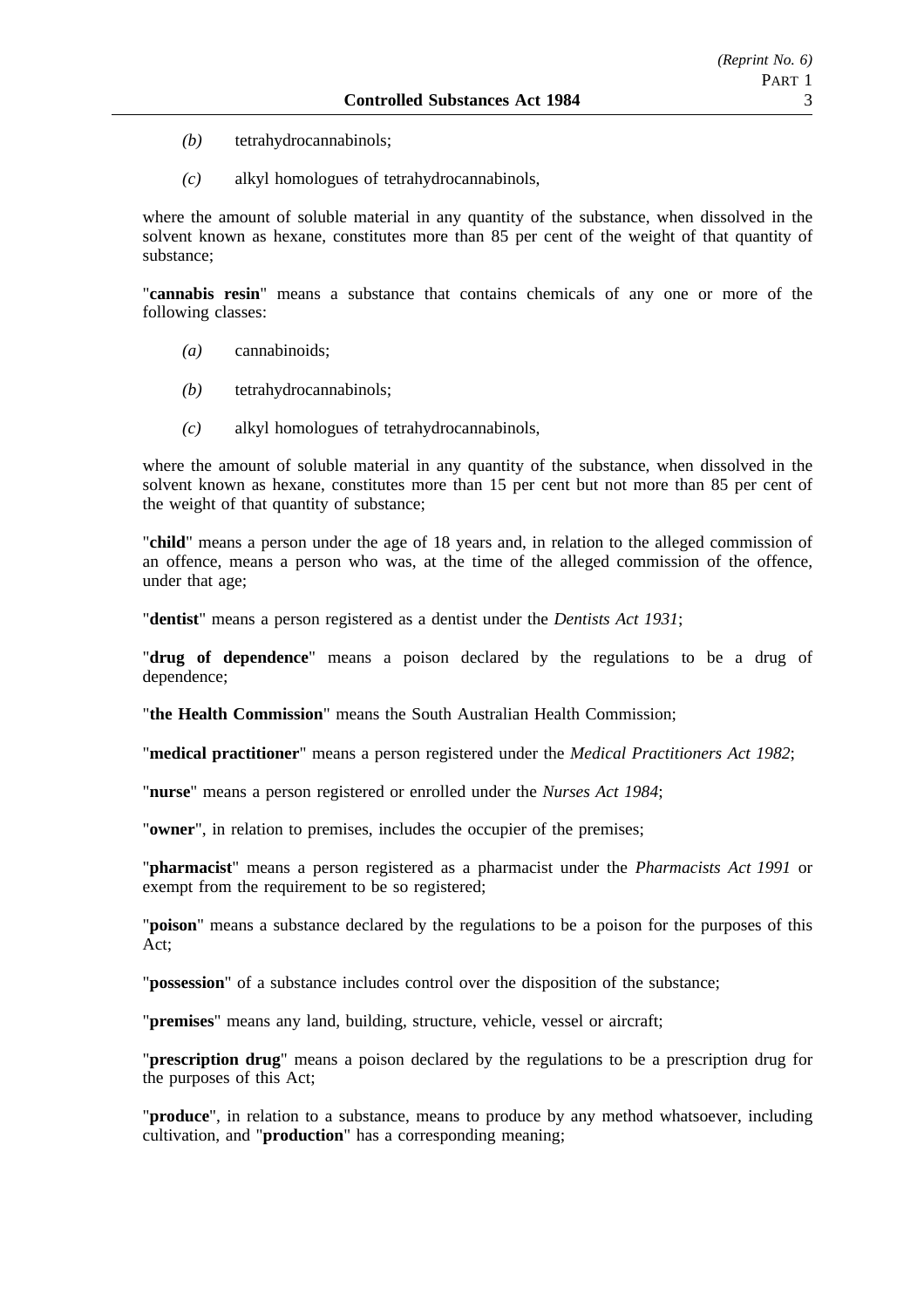"**prohibited substance**" means a substance declared by the regulations to be a prohibited substance for the purposes of this Act;

"**school zone**" means the grounds of a primary or secondary school and the area within 500 metres of the boundary of the school;

"**sell**" includes offer or expose for sale;

"**simple possession offence**" means an offence against section 31, other than—

- *(a)* an offence arising out of the possession of a prohibited substance, not being a substance declared by the regulations to be one that may lead to dependence in humans; or
- *(b)* an offence arising out of the possession, smoking or consumption of cannabis or cannabis resin or the possession of equipment for use in connection with the smoking of cannabis or cannabis resin or the preparation of cannabis or cannabis resin for smoking or consumption;

"**substance**" means any gaseous, liquid or solid substance and includes a plant or fungus;

"**supply**" means provide, distribute, barter or exchange, and includes offer to supply;

"**therapeutic device**" means a device declared by the regulations to be a therapeutic device for the purposes of this Act;

"**therapeutic substance**" means a substance declared by the regulations to be a therapeutic substance for the purposes of this Act;

"**vessel**" means any ship, boat or other water craft;

"**veterinary surgeon**" means a person registered as a veterinary surgeon under the *Veterinary Surgeons Act 1935*;

"**volatile solvent**" means a substance declared by the regulations to be a volatile solvent for the purposes of this Act.

(2) A substance is an analogue of another for the purposes of this Act if—

- *(a)* they both have substantially similar chemical structures; or
- *(b)* they both have substantially similar pharmacological effects.

(3) An analogue of a drug of dependence or a prohibited substance (not being an analogue that is itself declared by regulation to be a drug of dependence or a prohibited substance) is by virtue of this subsection a prohibited substance.

#### **Application of Act**

**5.** (1) This Act binds the Crown.

(2) The provisions of this Act shall be in addition to, and shall not derogate from the obligations imposed by, the provisions of any other Act.

(3) The provisions of this Act shall not limit or derogate from any civil remedy at law or in equity.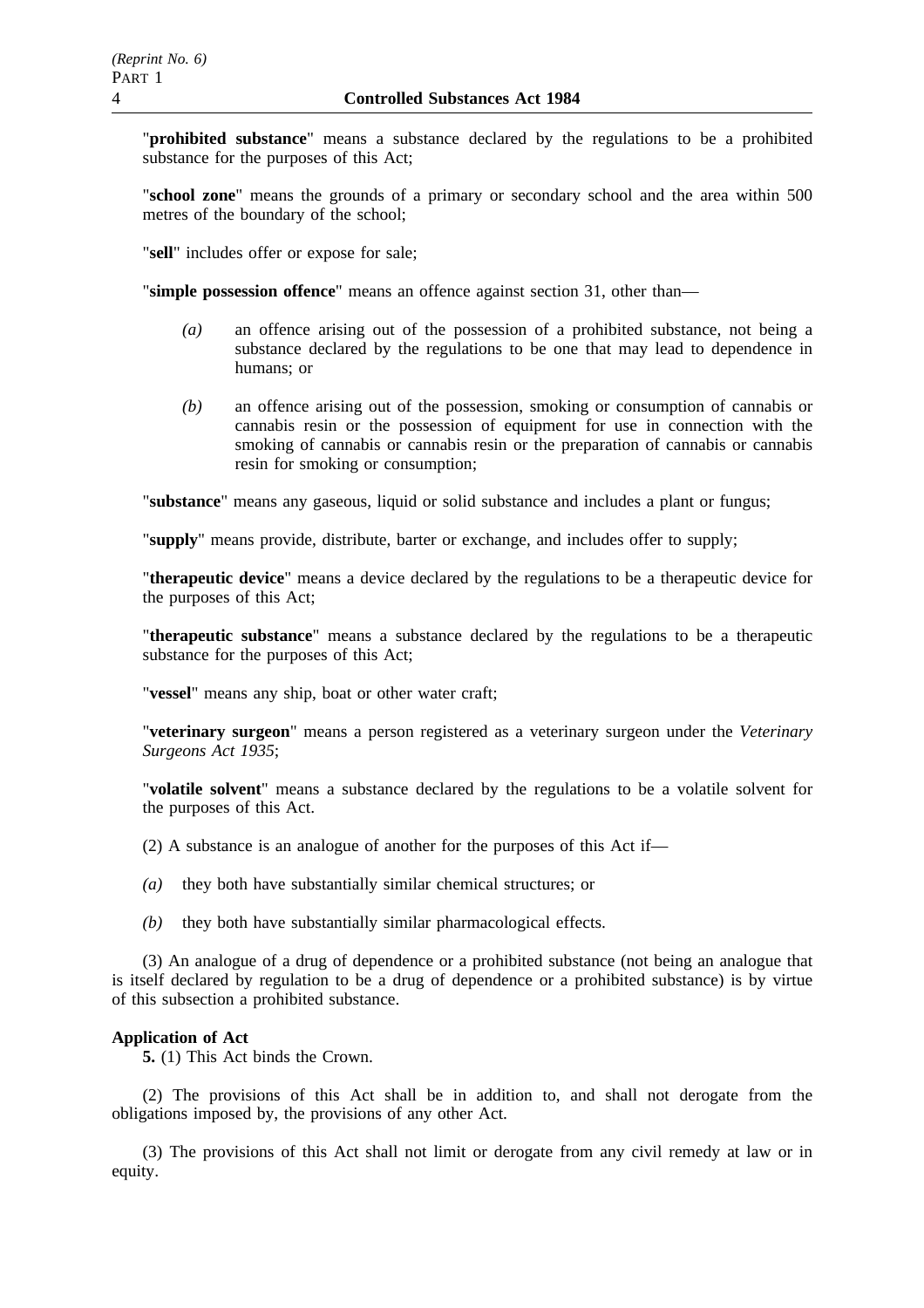# **PART 2**

# **CONTROLLED SUBSTANCES ADVISORY COUNCIL**

#### **The Controlled Substances Advisory Council**

**6.** (1) There shall be a council entitled the "Controlled Substances Advisory Council".

(2) The Advisory Council shall consist of nine members appointed by the Governor, upon the nomination of the Minister, of whom—

- *(a)* one (the Chairman) is an employee of the Health Commission; and
- *(b)* one is a medical practitioner; and
- *(c)* one is a member of the police force; and
- *(d)* two are persons who, in the opinion of the Minister, have qualifications and extensive experience in the field of chemistry, pharmacy or pharmacology; and
- *(e)* one is a person who, in the opinion of the Minister, has had extensive experience in the manufacture or sale of substances or devices to which this Act applies; and
- *(f)* two are persons who, in the opinion of the Minister, have a wide knowledge of the factors and issues involved in controlling the manufacture, sale and supply of substances or devices to which this Act applies; and
- *(g)* one is, in the opinion of the Minister, a suitable person to represent the interests of the general public.

(3) The Governor may appoint a suitable person to be the deputy of a member of the Advisory Council.

(4) Where a member is for any reason absent or unable to act in his capacity as a member of the Advisory Council, his deputy may act as a member of the Advisory Council.

## **Terms and conditions of office**

**7.** (1) A member of the Advisory Council shall be appointed for a term of office, not exceeding three years, specified in the instrument of his appointment and shall, upon the expiration of any such term, be eligible for reappointment.

(2) The Governor may remove a member of the Advisory Council from office on the ground of—

- *(a)* mental or physical incapacity to carry out satisfactorily the duties of his office; or
- *(b)* neglect of duty; or
- *(c)* dishonourable conduct.
- (3) The office of a member of the Advisory Council becomes vacant if—
- *(a)* he dies; or
- *(b)* his term of office expires; or
- *(c)* he resigns by giving notice in writing to the Minister; or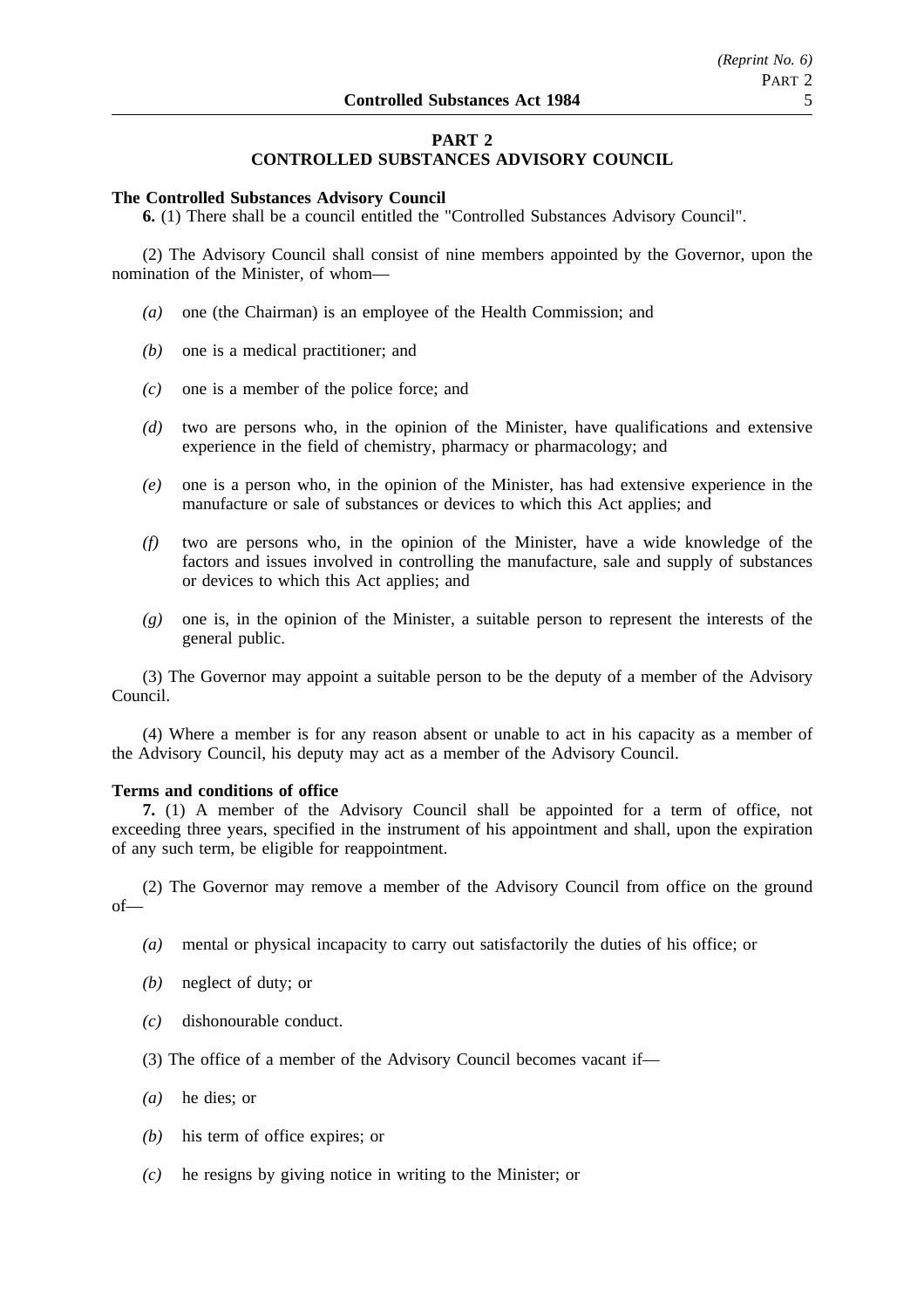*(d)* he is removed from office by the Governor pursuant to subsection (2).

(4) Upon the office of a member of the Advisory Council becoming vacant, a person shall be appointed to that office in accordance with this Act.

# **Validity of acts of the Advisory Council**

**8.** An act or proceeding of the Advisory Council shall not be invalid by reason of a vacancy in the membership of the Advisory Council or of a defect in the appointment of a person to the Advisory Council.

# **Allowances and expenses**

**9.** A member of the Advisory Council shall be entitled to receive such allowances and expenses as the Governor may from time to time determine

# **Conduct of business**

**10.** (1) The Chairman or, in his absence, his deputy, shall preside at any meeting of the Advisory Council.

(2) In the absence of both the Chairman and his deputy from a meeting of the Advisory Council, the members present shall elect one of their number to preside at that meeting.

(3) Five members shall constitute a quorum of the Advisory Council, and no business shall be transacted at any meeting of the Advisory Council unless a quorum is present.

(4) A decision carried by the votes of a majority of the members present at a meeting shall be a decision of the Advisory Council.

(5) The person presiding at a meeting of the Advisory Council shall, in the event of an equality of votes, have a second, or casting, vote.

(6) Subject to this Act, the business of the Advisory Council shall be conducted in a manner determined by the Advisory Council.

# **Functions of the Advisory Council**

**11.** (1) The functions of the Advisory Council are as follows:

- *(a)* to keep under review substances and devices that are subject to this Act or that may, in the opinion of the Advisory Council, need to be brought under this Act and the controls (if any) that are, or should be, applicable to them; and
- *(b)* to advise the Minister on the measures that should, in the opinion of the Advisory Council, be taken in relation to imposing, withdrawing or varying controls in respect of any of those substances or devices; and
- *(c)* to monitor the administration and operation of this Act; and
- *(d)* such other functions as the Minister may assign to the Advisory Council.
- (2) The Advisory Council may make recommendations to the Minister for—
- *(a)* amendments to this Act; or
- *(b)* making, varying or revoking regulations under this Act.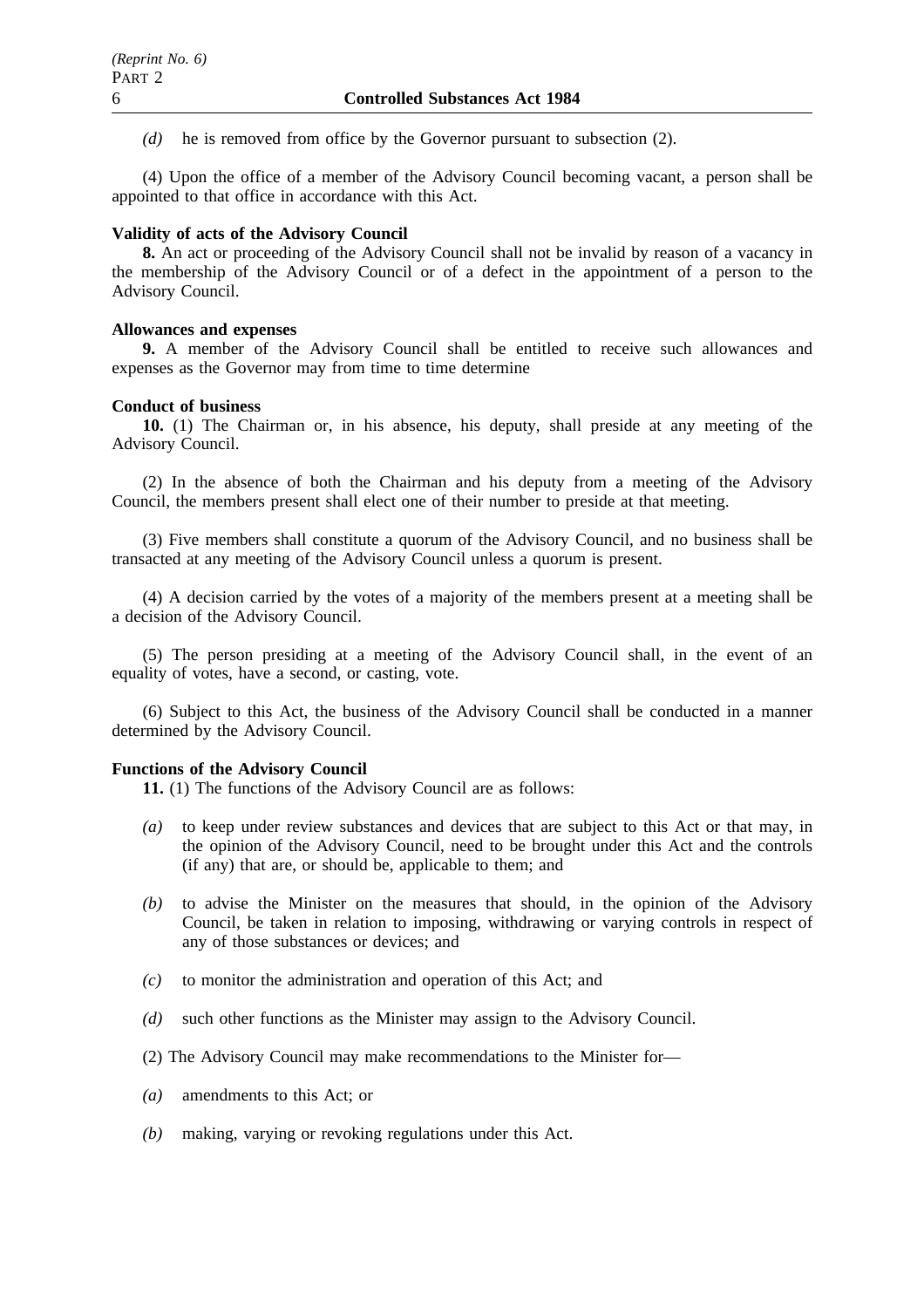(3) The Advisory Council shall advise the Minister upon any matter referred by the Minister to the Advisory Council for advice.

(4) The Advisory Council may establish subcommittees for the purpose of giving advice to the Advisory Council in the performance of its functions.

(5) A subcommittee shall consist of such members of the Advisory Council, and such other persons co-opted by the Advisory Council, as the Advisory Council thinks fit.

(6) The Advisory Council shall, not later than the thirty-first day of October in each year, report to the Minister on the administration and operation of this Act during the previous financial year.

(7) The Minister shall, as soon as practicable after his receipt of a report submitted to him under subsection (6), cause a copy of the report to be laid before each House of Parliament.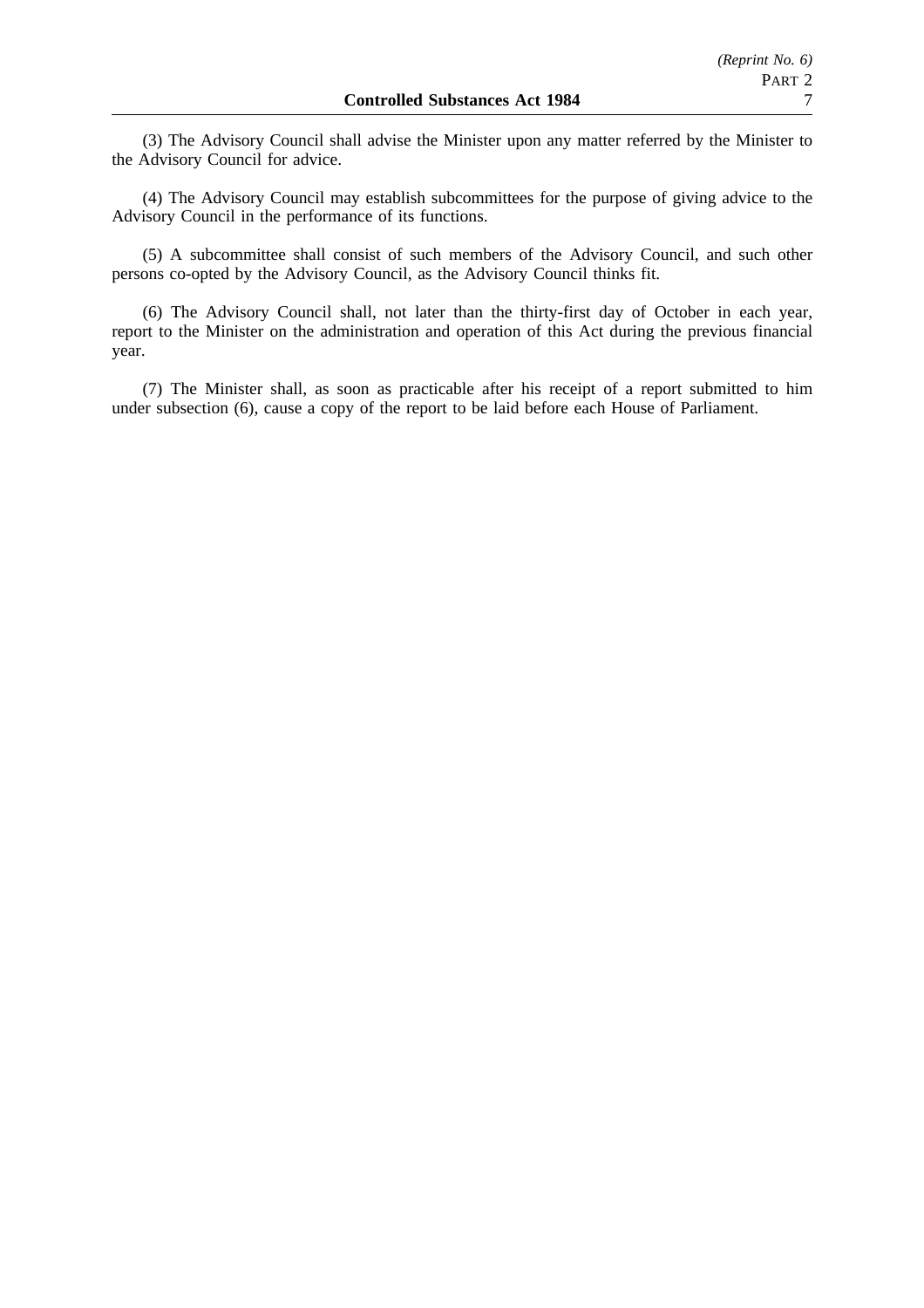# **PART 3 CONTROLLED SUBSTANCES**

**Declaration of poisons, prescription drugs, drugs of dependence, prohibited substances, volatile solvent, therapeutic substances, therapeutic devices and volatile solvents**<sup>1</sup>

**12.** (1) The Governor may, by regulation, declare, individually or by class, any substance that in his opinion has the potential to be harmful to humans to be a poison for the purposes of this Act.

(2) The Governor may, by regulation, declare, individually or by class, a poison to be a prescription drug for the purposes of this Act.

(3) The Governor may, by regulation, declare, individually or by class, a poison that in his opinion may lead to dependence in humans to be a drug of dependence for the purposes of this Act.

(4) The Governor may, by regulation, declare, individually or by class, any substance that in his opinion may lead to dependence in humans or is of exceptional danger to humans to be a prohibited substance for the purposes of this Act.

*(5) The Governor may, by regulation, declare, individually or by class, a substance that in his opinion is or may be used, or is designed to be used, as a therapeutic substance to be a therapeutic substance for the purposes of this Act.*

*(6) The Governor may, by regulation, declare, individually or by class, any device that in his opinion is or may be used, or is designed to be used—*

- *(a) for a purpose related to the physical or mental health or hygiene of humans; or*
- *(b) for the purposes of contraception; or*
- *(c) for cosmetic purposes,*

*to be a therapeutic device for the purposes of this Act.*

*(7) The Governor may, by regulation, declare, individually or by class, any substance that in his opinion is a volatile solvent, or contains a volatile solvent, to be a volatile solvent for the purposes of this Act.*

(8) In any regulations made for the purposes of this section, the Governor may assign a poison, drug of dependence, therapeutic substance or therapeutic device to a specified class or specified classes.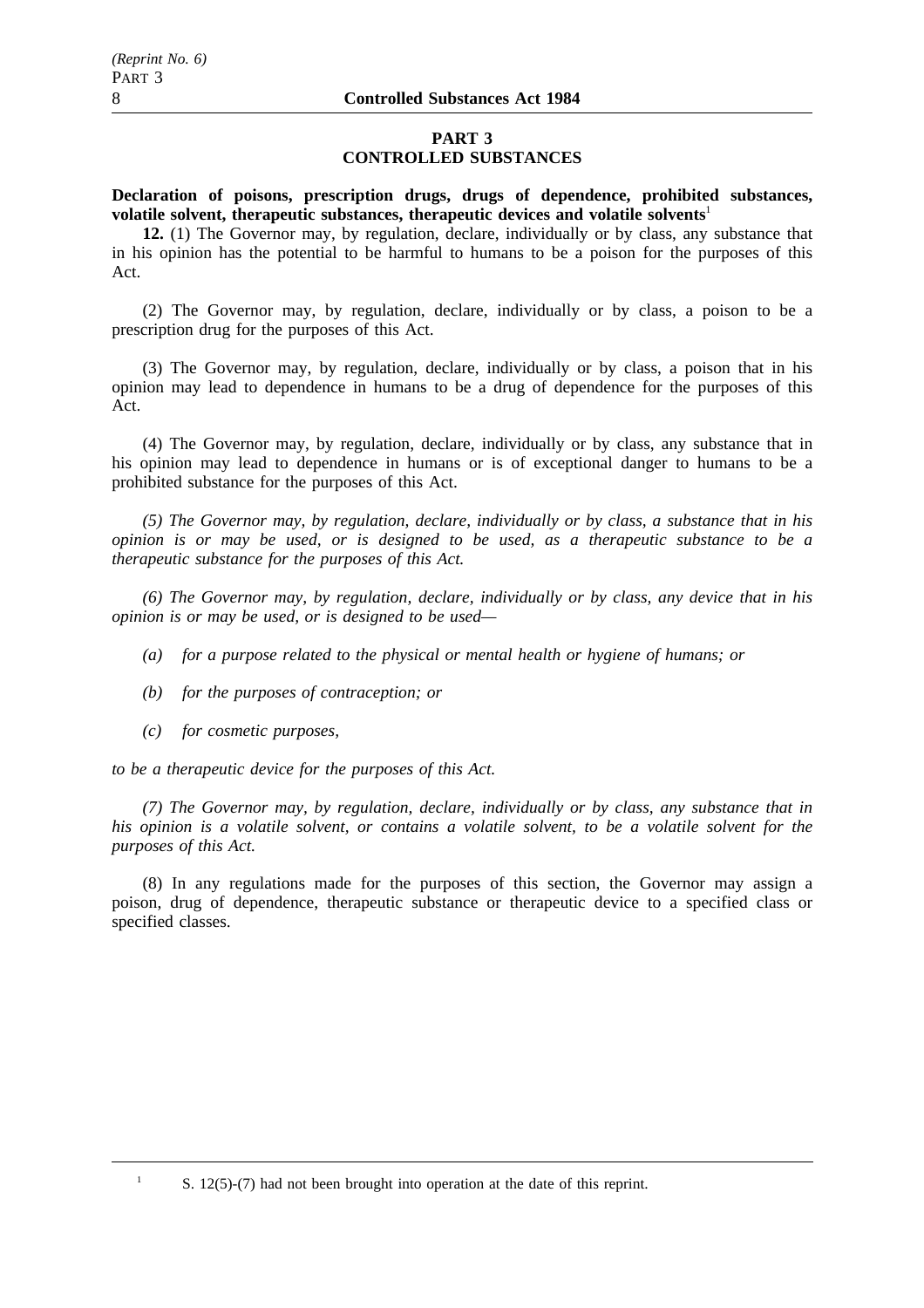# **PART 4 GENERAL OFFENCES**

## *Manufacture, production and packing*<sup>1</sup>

*13. (1) A person shall not manufacture, produce or pack a poison, therapeutic substance or therapeutic device to which this section applies unless—*

- *(a) he is a medical practitioner, pharmacist, dentist or veterinary surgeon acting in the ordinary course of his profession; or*
- *(b) he is licensed to do so by the Health Commission.*

*Penalty: Two thousand dollars.*

*(2) This section applies to such poisons (other than drugs of dependence), therapeutic substances or therapeutic devices as may be prescribed, individually or by class, by the regulations.*

## *Sale by wholesale*

*14. (1) A person shall not sell by wholesale a poison, therapeutic substance or therapeutic device to which this section applies unless—*

- *(a) he is a pharmacist acting in the ordinary course of his profession; or*
- *(b) he is licensed to do so by the Health Commission.*

*Penalty: Two thousand dollars.*

*(2) This section applies to such poisons (other than drugs of dependence), therapeutic substances or therapeutic devices as may be prescribed, individually or by class, by the regulations.*

## *Sale by retail*

*15. (1) A person shall not sell by retail a poison, therapeutic substance or therapeutic device to which this section applies unless—*

- *(a) he is a pharmacist or veterinary surgeon acting in the ordinary course of his profession; or*
- *(b) he is licensed to do so by the Health Commission.*

*Penalty: Two thousand dollars.*

*(2) This section applies to such poisons (other than drugs of dependence), therapeutic substances or therapeutic devices as may be prescribed, individually or by class, by the regulations.*

## *Sale of certain poisons*

*16. (1) A person shall not sell a poison to which this section applies to a person under the age of eighteen years.*

*Penalty: Two thousand dollars.*

<sup>1</sup> Ss. 13-18 had not been brought into operation at the date of this reprint.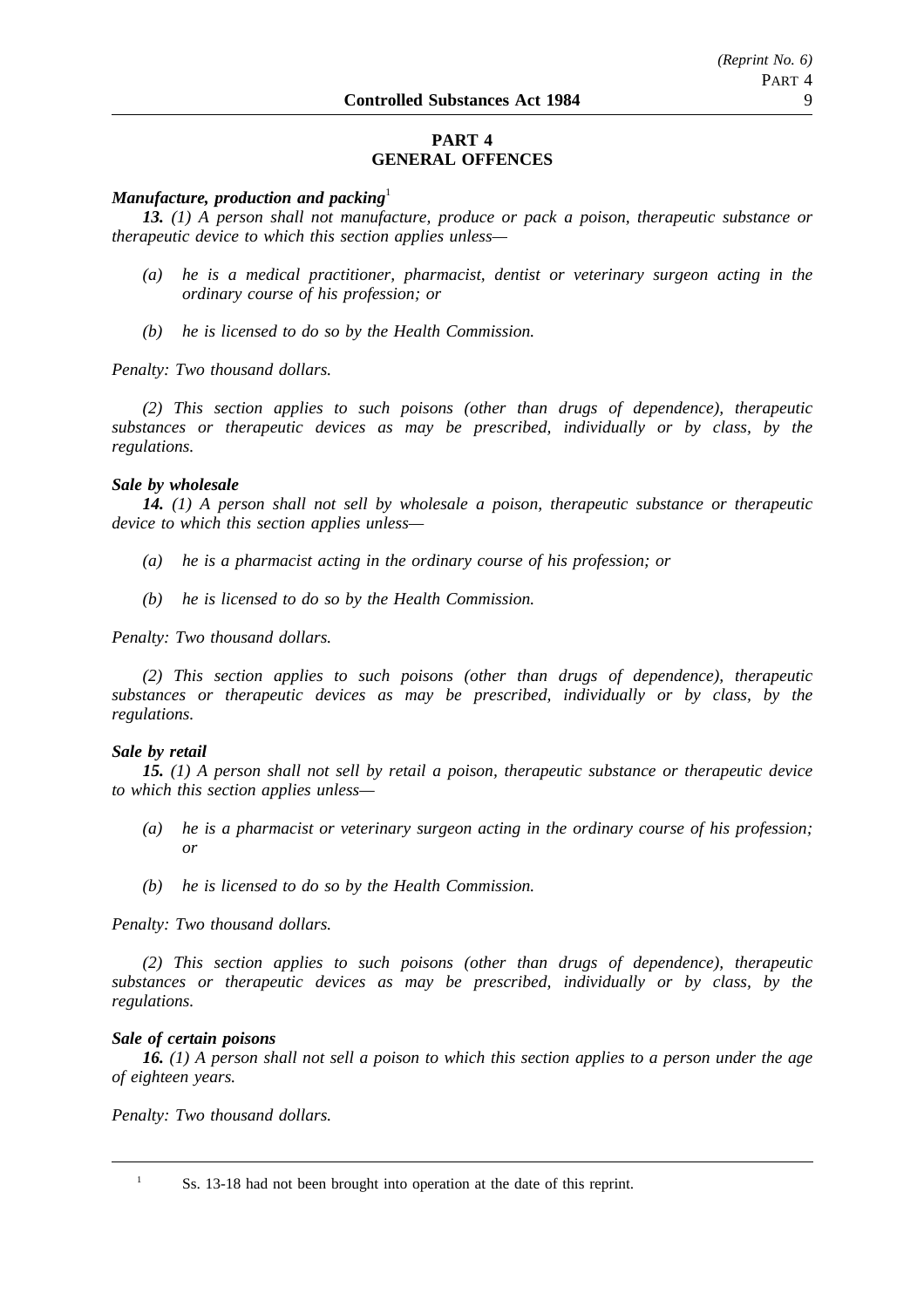- *(2) A person shall not sell a poison to which this section applies—*
- *(a) unless the purchaser is known to the vendor; or*
- *(b) unless the purchaser produces satisfactory evidence of his identity.*

*Penalty: Two thousand dollars.*

*(3) Where a person seeks to purchase a poison to which this section applies, the vendor shall ask the prospective purchaser the purpose for which he requires the poison, and shall not proceed with the sale unless the question is satisfactorily answered.*

*Penalty: Two thousand dollars.*

*(4) A person who sells poisons to which this section applies shall keep a record of—*

- *(a) the names of the purchasers of such poisons; and*
- *(b) the stated purposes for which those poisons were purchased; and*
- *(c) such other matters as may be prescribed.*

*Penalty: Two thousand dollars.*

*(5) This section applies to such poisons as may be prescribed, individually or by class, by the regulations.*

## *Sale of poisons the possession of which requires a licence*

*17. A person shall not sell a poison the possession of which requires a licence under this Act unless the purchaser produces his licence.*

*Penalty: Two thousand dollars.*

## *Supply and administration of prescription drugs*

*18. A person shall not supply or administer to another person a prescription drug (not being a drug of dependence) unless he is—*

- *(a) a medical practitioner, dentist, veterinary surgeon or nurse acting in the ordinary course of his profession; or*
- *(b) a member of any other prescribed profession acting in the ordinary course of that profession; or*
- *(c) a pharmacist dispensing the prescription of a medical practitioner, dentist or veterinary surgeon; or*
- *(d) a person administering to another person a prescription drug that has been lawfully prescribed for, or supplied to, that other person; or*
- *(e) a person licensed to do so by the Health Commission.*

*Penalty: Two thousand dollars or imprisonment for two years.*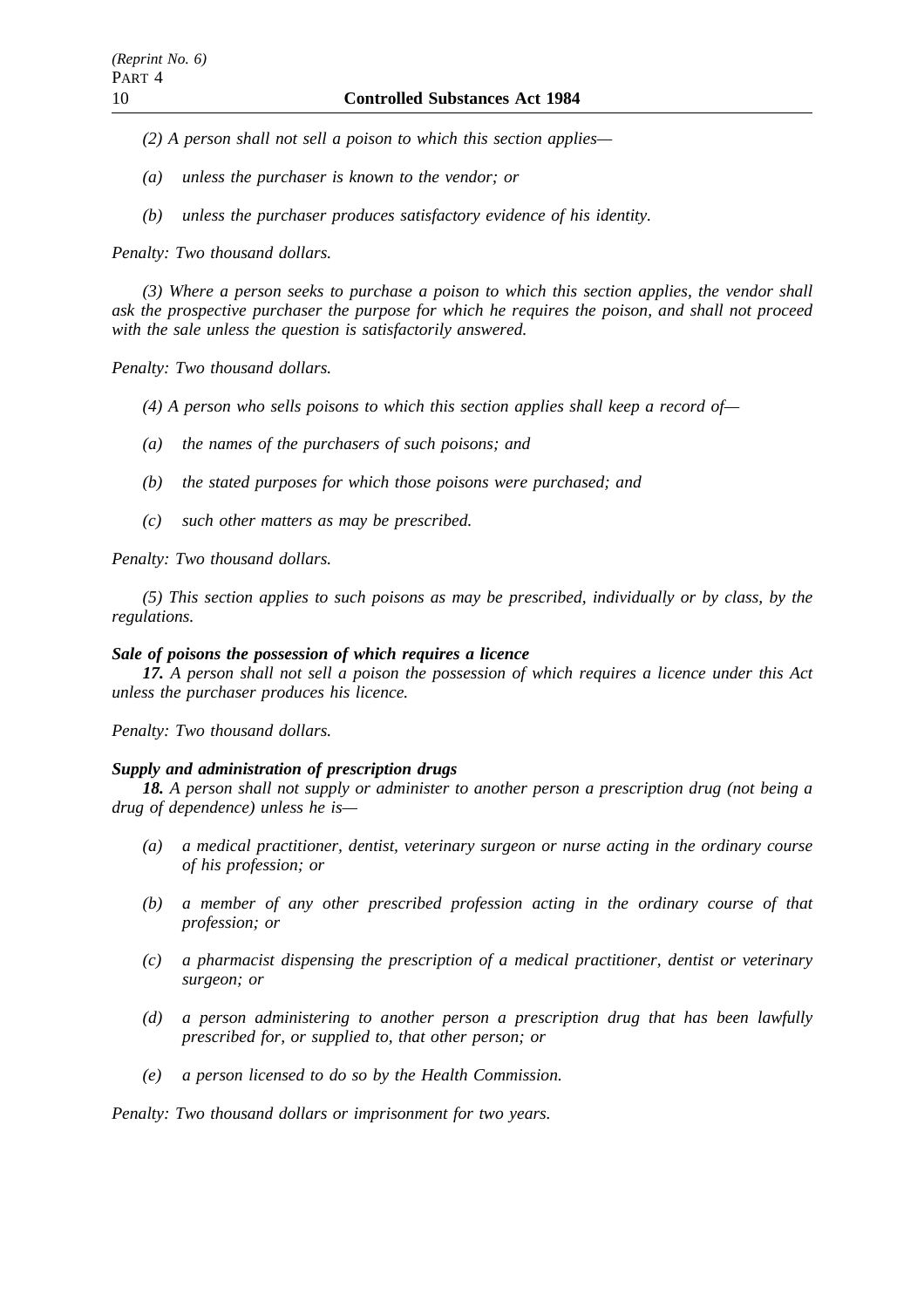## **Sale or supply of volatile solvents**

**19.** A person shall not sell or supply a volatile solvent to another person if he suspects, or there are reasonable grounds for suspecting, that the other person—

- *(a)* intends to inhale the solvent; or
- *(b)* intends to sell or supply the solvent to a further person for inhalation by that further person.

Penalty: Two thousand dollars or imprisonment for two years.

#### *Prohibition of automatic vending machines*<sup>1</sup>

*20. (1) No person shall—*

- *(a) whether on premises of which he is the owner or in any other place—*
	- *(i) install an automatic vending machine for the sale or supply of a poison, or of a therapeutic substance to which this section applies; or*
	- *(ii) sell or supply any such poison or therapeutic substance by means of an automatic vending machine; or*
- *(b) permit or suffer any such vending machine to be installed or operated on premises of which he is the owner.*

*Penalty: One thousand dollars.*

*(2) This section applies to such therapeutic substances as may be prescribed, individually or by class, by the regulations.*

#### **Sale or supply of other potentially harmful substances or devices**

**21.** (1) The Minister may, by notice published in the *Gazette*, prohibit the sale or the supply of—

- *(a)* any substance or device specified in the order, being a substance or device that should not, in his opinion, be sold or supplied pending evaluation of its harmful properties; and
- *(b)* in the case of a substance, any preparation containing that substance.
- (2) A person shall not contravene a notice published under subsection (1).

Penalty: Two thousand dollars or imprisonment for two years.

(3) The Minister may, by notice published in the *Gazette*, vary or revoke a notice published under subsection (1).

(4) Upon publishing a notice under this section, the Minister shall refer the subject matter of the notice to the Advisory Council for its consideration.

<sup>1</sup> S. 20 had not been brought into operation at the date of this reprint.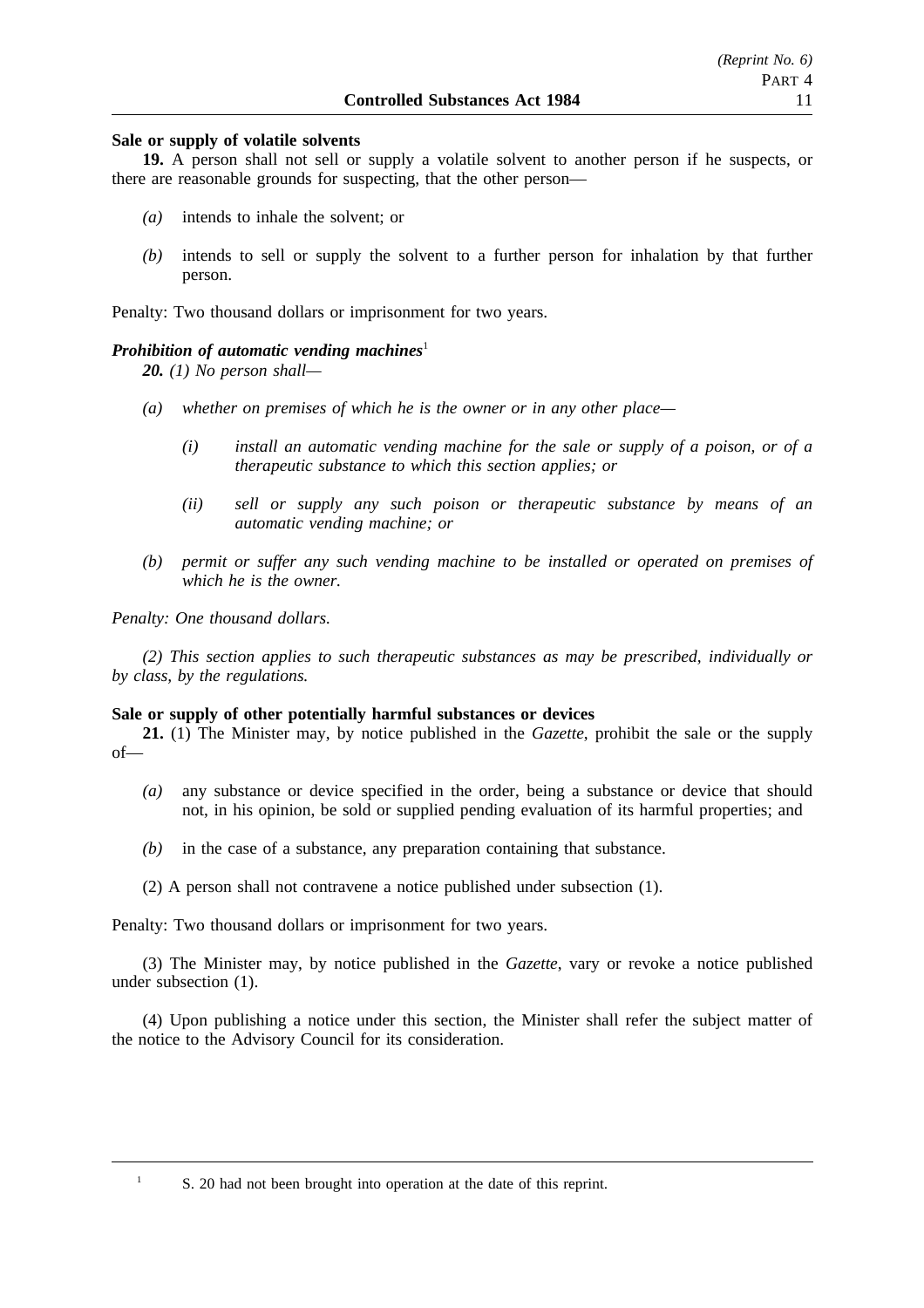## **Possession**

**22.** (1) A person shall not have in his possession a poison to which this section applies unless he is licensed to do so by the Health Commission.

Penalty: Two thousand dollars.

(2) This section applies to such poisons (other than drugs of dependence) as may be prescribed, individually or by class, by the regulations.

# *Quality*<sup>1</sup>

*23. (1) A person shall not sell by wholesale or by retail or supply a poison, therapeutic substance or therapeutic device that does not conform with the regulations.*

*Penalty: Two thousand dollars.*

*(2) It is a defence for a person charged with an offence against this section to prove that he did not know and could not, by the exercise of reasonable diligence, have known that the subject matter of the offence did not conform with the regulations.*

## *Packaging and labelling*

*24. A person shall not sell by wholesale or by retail a poison, therapeutic substance or therapeutic device unless it—*

- *(a) is enclosed in a package or container that conforms with the regulations; and*
- *(b) the package or container is labelled in accordance with the regulations.*

*Penalty: Two thousand dollars.*

## *Storage*

*25. A person shall not store a poison, therapeutic substance or therapeutic device otherwise than in accordance with the regulations.*

*Penalty: Two thousand dollars.*

## *Transport*

*26. A person shall not transport a poison, therapeutic substance or therapeutic device otherwise than in accordance with the regulations.*

*Penalty: Two thousand dollars.*

*Use*

*27. A person shall not use a poison, therapeutic substance or therapeutic device otherwise than in accordance with the regulations.*

*Penalty: Two thousand dollars.*

# *Prohibition of advertisement*

*28. (1) A person shall not advertise that a poison, therapeutic substance or therapeutic device to which this section applies is available for sale or supply.*

*Penalty: Two thousand dollars.*

<sup>&</sup>lt;sup>1</sup> Ss. 23-29 had not been brought into operation at the date of this reprint.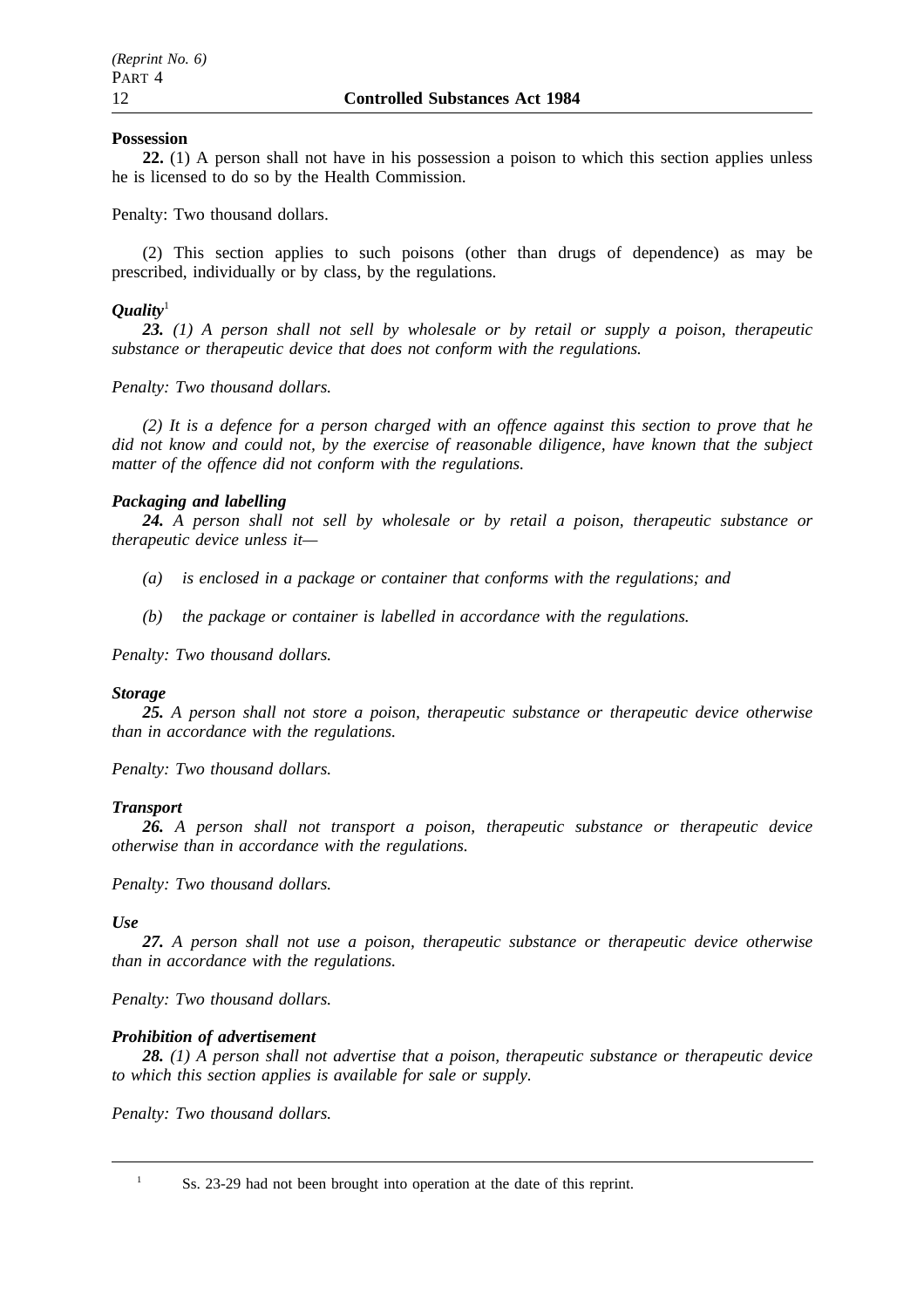*(2) This section applies to such poisons, therapeutic substances and therapeutic devices as may be prescribed, individually or by class, by the regulations.*

#### *Regulation of advertisement*

*29. A person shall not, except in accordance with the regulations, advertise that a poison, therapeutic substance or therapeutic device is available for sale or supply.*

*Penalty: Two thousand dollars.*

#### **Forgery, etc., of prescriptions**

**30.** (1) A person shall not forge or fraudulently alter or utter a prescription or other document, or have in his possession such a prescription or document knowing it to be forged or fraudulently altered, with a view to obtaining a prescription drug.

Penalty: Five thousand dollars or imprisonment for five years.

(2) A person shall not knowingly, by false representation, obtain—

- *(a)* a prescription drug; or
- *(b)* a prescription for a prescription drug.

Penalty: Two thousand dollars or imprisonment for two years.

(3) A pharmacist shall retain any prescription or other document that he has reasonable cause to believe has been forged or fraudulently altered and shall forthwith deliver any such prescription or document to the Commissioner of Police.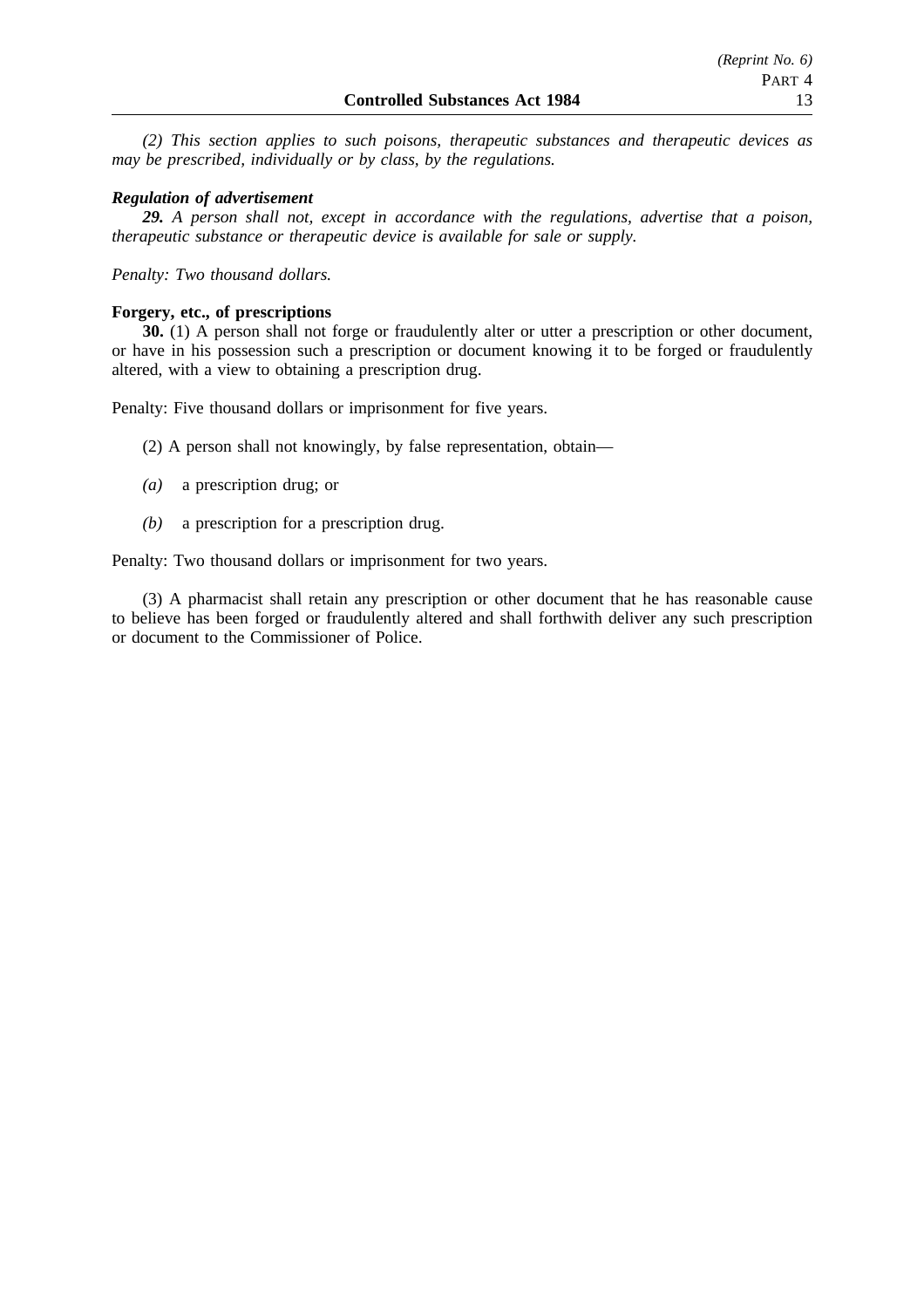## **PART 5 SPECIAL PROVISIONS RELATING TO DRUGS OF DEPENDENCE AND PROHIBITED SUBSTANCES**

# **DIVISION 1—OFFENCES**

**Prohibition of possession or consumption of drug of dependence and prohibited substance 31.** (1) A person shall not—

- *(a)* knowingly have in his possession a drug of dependence or a prohibited substance; or
- *(b)* smoke, consume or administer to himself, or permit another person to administer to him, a drug of dependence or a prohibited substance; or
- *(c)* have in his possession any piece of equipment for use in connection with the smoking, consumption or administration of such a drug or substance, or the preparation of such a drug or substance for smoking, consumption or administration.

(2) A person who contravenes this section shall be guilty of an offence and liable to a penalty as follows:

- *(a)* in the case of an offence arising out of the possession, smoking or consumption of cannabis or cannabis resin, or the possession of equipment for use in connection with the smoking or consumption of cannabis or cannabis resin or the preparation of cannabis or cannabis resin for smoking or consumption—a penalty not exceeding five hundred dollars; and
- *(b)* in any other case—a penalty not exceeding two thousand dollars or imprisonment for two years, or both.

(3) Nothing in this section renders unlawful the possession of a drug of dependence or any equipment by—

- *(a)* a medical practitioner, dentist, veterinary surgeon, pharmacist or nurse acting in the ordinary course of his profession; or
- *(b)* a member of any other prescribed profession acting in the ordinary course of that profession; or
- *(c)* a person for or to whom the drug has been lawfully prescribed or supplied; or
- *(d)* a person licensed to have the drug or equipment in his possession by the Health Commission.

(4) Nothing in this section renders unlawful the consumption or administration to himself of a drug of dependence, or the giving of permission for the administration to himself of a drug of dependence, by a person for whom the drug has been lawfully prescribed or supplied.

## **Prohibition of manufacture, sale etc., of drug of dependence or prohibited substance**

**32.** (1) A person shall not knowingly—

- *(a)* manufacture or produce a drug of dependence or a prohibited substance; or
- *(b)* take part in the manufacture or production of such a drug or substance; or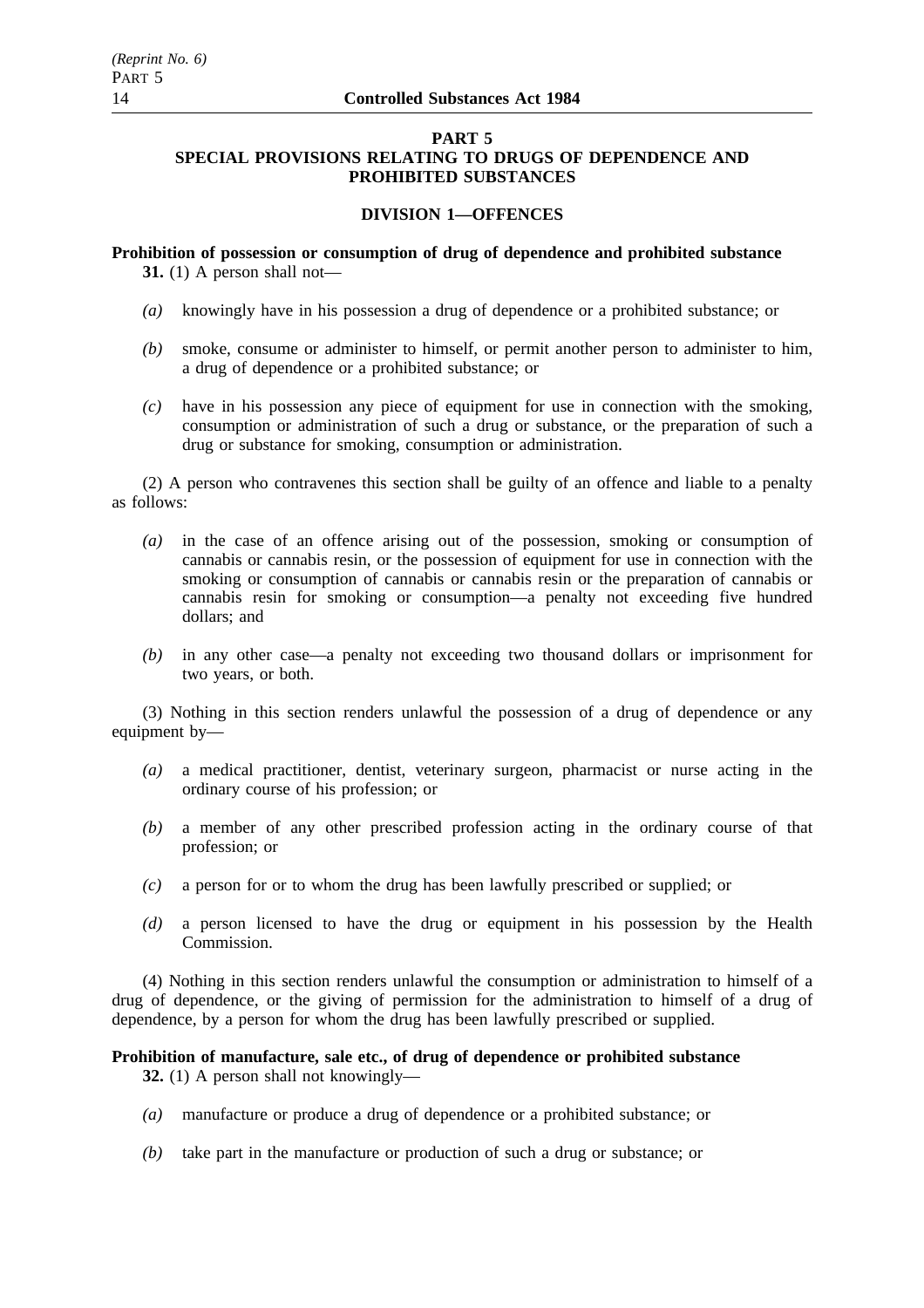- *(c)* sell, supply or administer such a drug or substance to another person; or
- *(d)* take part in the sale, supply or administration of such a drug or substance to another person; or
- *(e)* have such a drug or substance in his possession for the purpose of the sale, supply or administration of that drug or substance to another person.

(2) Nothing in this section renders unlawful the manufacture, production, sale, supply, administration or possession of a drug of dependence by—

- *(a)* a medical practitioner, dentist, veterinary surgeon, pharmacist or nurse acting in the ordinary course of his profession; or
- *(b)* a member of any other prescribed profession acting in the course of his profession; or
- *(c)* a person licensed to do so by the Health Commission,

or renders unlawful—

- *(d)* the administration or supply by a person to another person of a drug of dependence that has been lawfully prescribed for, or supplied to, that other person; or
- *(e)* the taking part by any other person in the manufacture, production, sale, supply, administration or possession of a drug of dependence in the circumstances referred to in this subsection.

(3) For the purposes of this section, a person who knowingly has in his possession more than a prescribed amount of a drug of dependence or a prohibited substance, being an amount that is prescribed for the purposes of this subsection, shall, in the absence of proof to the contrary, be deemed to have that drug or substance in his possession for the purpose of the sale or supply of that drug or substance to another person.

(4) Without limiting the generality of this section, a person takes part in the manufacture, production, sale, supply or administration of a drug of dependence or prohibited substance if—

- *(a)* he takes, or participates in, any step, or causes any step to be taken, in the process of that manufacture, production, sale, supply or administration; or
- *(b)* he provides or arranges finance for any such step in that process; or
- *(c)* he provides the premises in which any such step in that process is taken, or suffers or permits any such step in that process to be taken in premises of which he is the owner, or in the management of which he participates.

(5) A person who contravenes this section shall be guilty of an offence and shall, subject to subsection  $(6)$ , be liable to a penalty as follows:

A. *For the following offences in the following circumstances:*

*(1) the sale, supply or administration, or taking part in the sale, supply or administration of a drug of dependence or prohibited substance to a child;*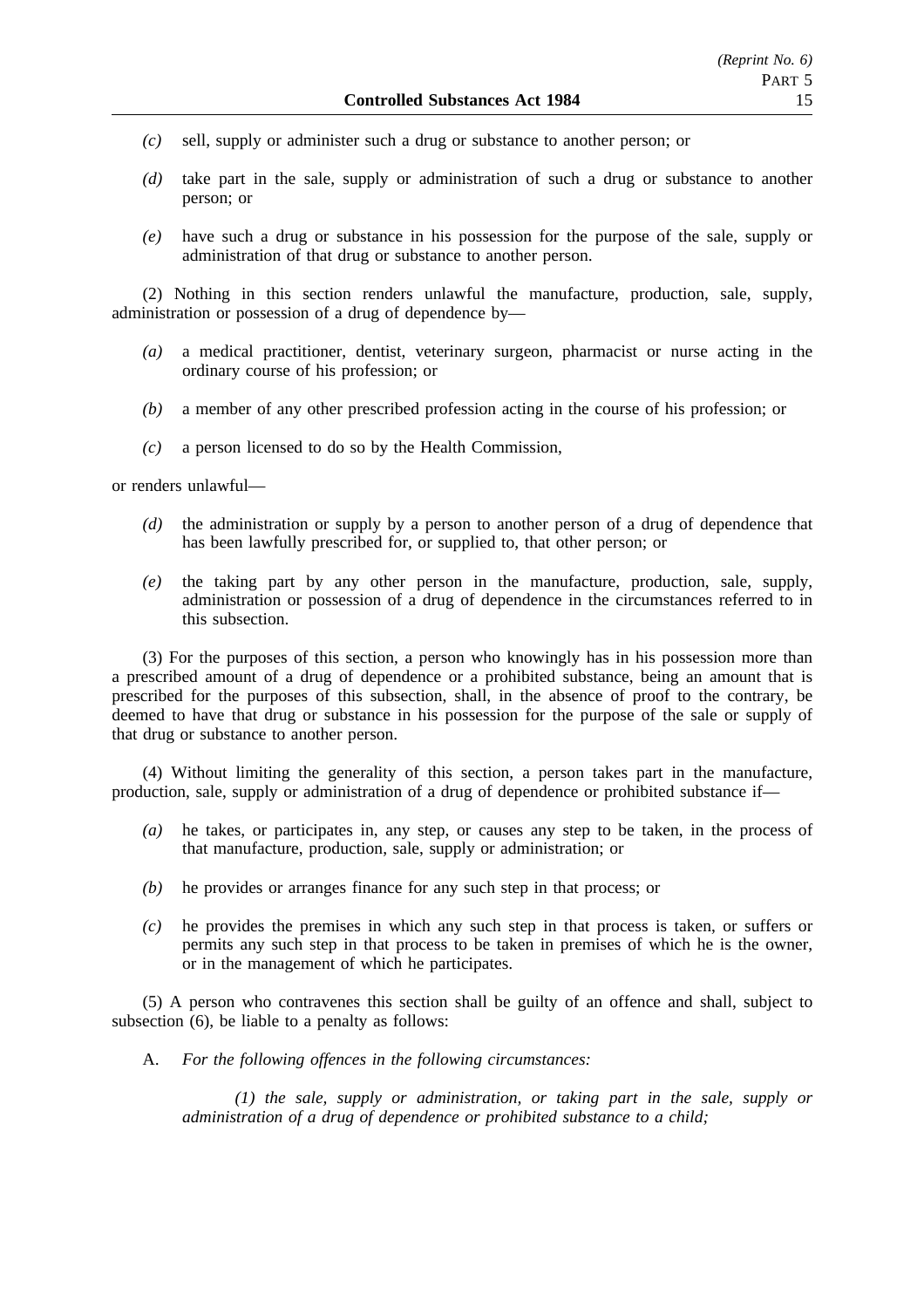*(2) being in possession, within a school zone, of a drug of dependence or a prohibited substance for the purpose of the sale, supply or administration of the drug or substance to another person:*

- *(a)* where the substance the subject of the offence is cannabis or cannabis resin—
	- (i) if the quantity of the cannabis or cannabis resin involved in the commission of the offence equals or exceeds the amount prescribed in respect of cannabis or cannabis resin for the purposes of this subsection—a penalty of both a fine not exceeding \$1 000 000 and imprisonment for a term not exceeding 30 years;
	- (ii) in any other case—a fine not exceeding \$100 000 or imprisonment for a term not exceeding 15 years, or both;
- *(b)* where the substance the subject of the offence is a drug of dependence or a prohibited substance (not being cannabis or cannabis resin)—
	- (i) if the quantity of the substance involved in the commission of the offence equals or exceeds the amount prescribed in respect of that substance for the purposes of this subsection—a penalty of both a fine not exceeding \$1 000 000 and imprisonment for life or such lesser term as the court thinks fit;
	- (ii) in any other case—a penalty of both a fine not exceeding \$400 000 or imprisonment for a term not exceeding 30 years, or both;
- B. *For any other offence under this section:*
	- *(a)* where the substance the subject of the offence is cannabis or cannabis resin—
		- (i) if the quantity of the cannabis or cannabis resin involved in the commission of the offence equals or exceeds the amount prescribed in respect of cannabis or cannabis resin for the purposes of this subsection—a penalty of both a fine not exceeding \$500 000 and imprisonment for a term not exceeding 25 years; or
		- (ii) if the quantity of cannabis or cannabis resin involved in the commission of the offence is less than the amount prescribed for the purposes of this subsection but one-fifth or more of that amount—a penalty not exceeding \$50 000 or imprisonment for ten years, or both; or
		- (iii) if the quantity of cannabis or cannabis resin involved in the commission of the offence is less than one-fifth of the amount prescribed for the purposes of this subsection—a penalty not exceeding \$2 000 or imprisonment for two years, or both;
	- *(b)* where the substance the subject of the offence is a drug of dependence or a prohibited substance (not being cannabis or cannabis resin)—
		- (i) if the quantity of the substance involved in the commission of the offence equals or exceeds the amount prescribed in respect of that substance for the purposes of this subsection—a penalty of both a fine not exceeding \$500 000 and imprisonment for life or such lesser term as the court thinks fit; or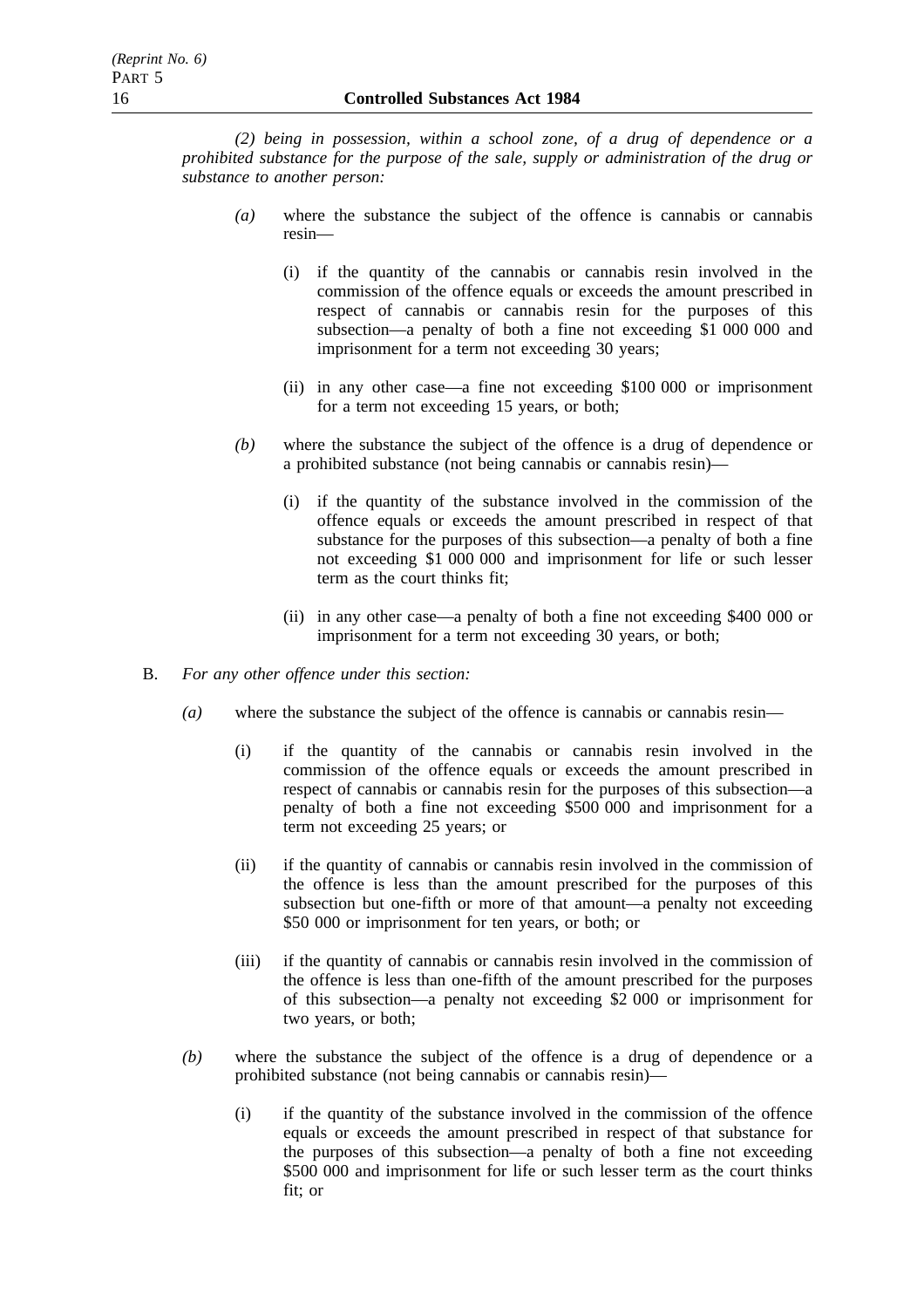(ii) if the quantity of the substance involved in the commission of the offence is less than the amount prescribed for the purposes of this subsection—a penalty not exceeding \$200 000 or imprisonment for 25 years, or both.

\*\*\*\*\*\*\*\*\*\*

- (5a) The amounts of cannabis or cannabis resin prescribed for the purposes of subsection (5) are—
	- *(a)* for cultivation of cannabis plants—100 plants or, if a lesser number is prescribed by regulation, that number;
	- *(b)* for any other offence involving cannabis—10 kilograms or, if a lesser amount is prescribed by regulation, that amount;
	- *(c)* for an offence involving cannabis resin—2.5 kilograms or, if a lesser amount is prescribed by regulation, that amount.

(6) Where a person is found guilty of an offence involving cultivation of not more than the prescribed number of cannabis plants and the court is satisfied that the person cultivated the plants solely for his or her own smoking or consumption, the person is liable only to a penalty not exceeding \$500.

## **Restriction of supply of drug of dependence in certain circumstances**

**33.** (1) A medical practitioner shall not prescribe for or supply to—

- *(a)* a person a drug of dependence for use by that person continuously for a period exceeding two months, or for a period which, together with any other period for which that drug has, to his knowledge, been prescribed or supplied by any other medical practitioner or by a dentist, would result in that drug being used by that person continuously for a period exceeding two months; or
- *(b)* a person whom he knows or has reasonable cause to believe is dependent on drugs a drug of dependence for the purpose of maintaining or treating that person's dependence,

unless he prescribes or supplies that drug in accordance with the regulations or an authority granted by the Health Commission under this section.

Penalty: Four thousand dollars or imprisonment for four years.

(1a) A dentist shall not prescribe a drug of dependence for, or supply a drug of dependence to—

- *(a)* a person for use by that person continuously for a period exceeding 2 months, or for a period which, together with any other period for which that drug has, to the dentist's knowledge, been prescribed or supplied by any other dentist or by a medical practitioner, would result in that drug being used by that person continuously for a period exceeding 2 months; or
- *(b)* a person whom the dentist knows or has reasonable cause to believe to be dependent on drugs,

unless the dentist prescribes or supplies that drug in accordance with the regulations or an authority granted by the Health Commission under this section.

Penalty: \$4 000 or imprisonment for 4 years.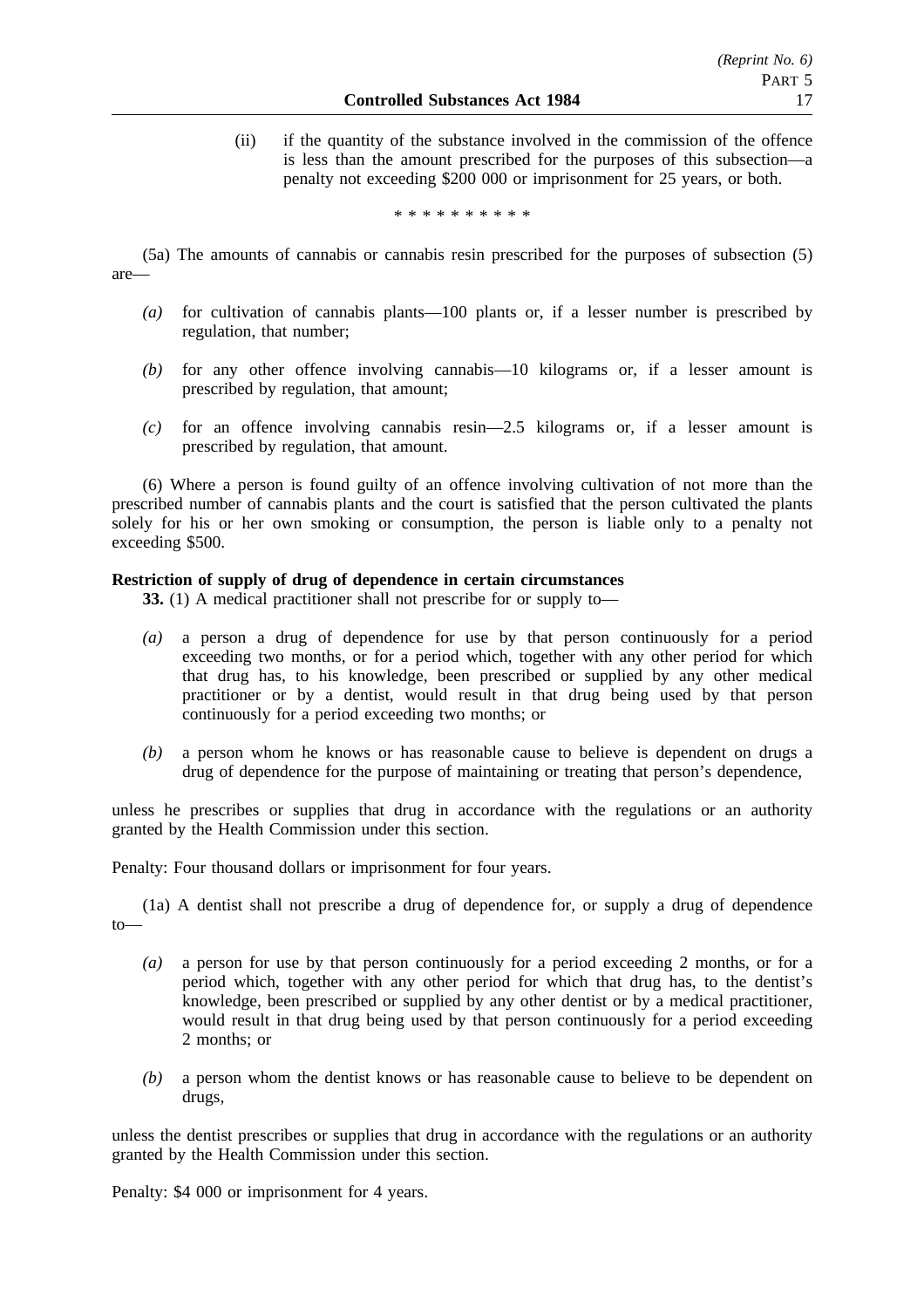(2) For the purposes of this section, a person is dependent on drugs if—

- *(a)* he has acquired as a result of the repeated administration of a drug of dependence an overpowering desire for the continued administration of any such drug; and
- *(b)* he is likely to suffer mental or physical distress or disorder upon cessation of the administration of the drug.

(3) An application for the authority of the Health Commission to prescribe or supply a drug of dependence under this section must—

- *(a)* be in writing and be signed by the medical practitioner or dentist who proposes to prescribe or supply the drug; and
- *(b)* contain such information as may be prescribed.

(4) The Health Commission may give an authority to the medical practitioner or dentist by whom any such application is made to prescribe for or supply to the person to whom the application relates any drug of dependence specified in the authority for therapeutic purposes.

(5) Any such authority—

- *(a)* must specify the quantity of the drug of dependence that may be so prescribed or supplied by the medical practitioner or dentist; and
- *(b)* must specify the period for which any such drug may be so prescribed or supplied; and
- *(c)* may be given subject to such conditions as the Health Commission thinks fit and specifies in the authority; and
- *(d)* must be in writing unless, in the case of an emergency, it is given orally by a member or officer of the Health Commission authorised generally or specifically by the Health Commission to do so.
- (6) An authority given orally shall be confirmed in writing as soon as possible after it is given.

# **DIVISION 2—PROCEDURE IN RELATION TO SIMPLE POSSESSION OFFENCES**

## **Establishment of assessment panels**

**34.** (1) There shall be such drug assessment and aid panels as are necessary for the purposes of this Act.

- (2) For the purpose of constituting assessment panels, the Minister shall establish:
- *(a)* a panel of legal practitioners; and
- *(b)* a panel of persons who, in the opinion of the Minister, have extensive knowledge of—
	- (i) the physical, psychological and social problems connected with the misuse of drugs of dependence or prohibited substances; or
	- (ii) the treatment of persons experiencing such problems.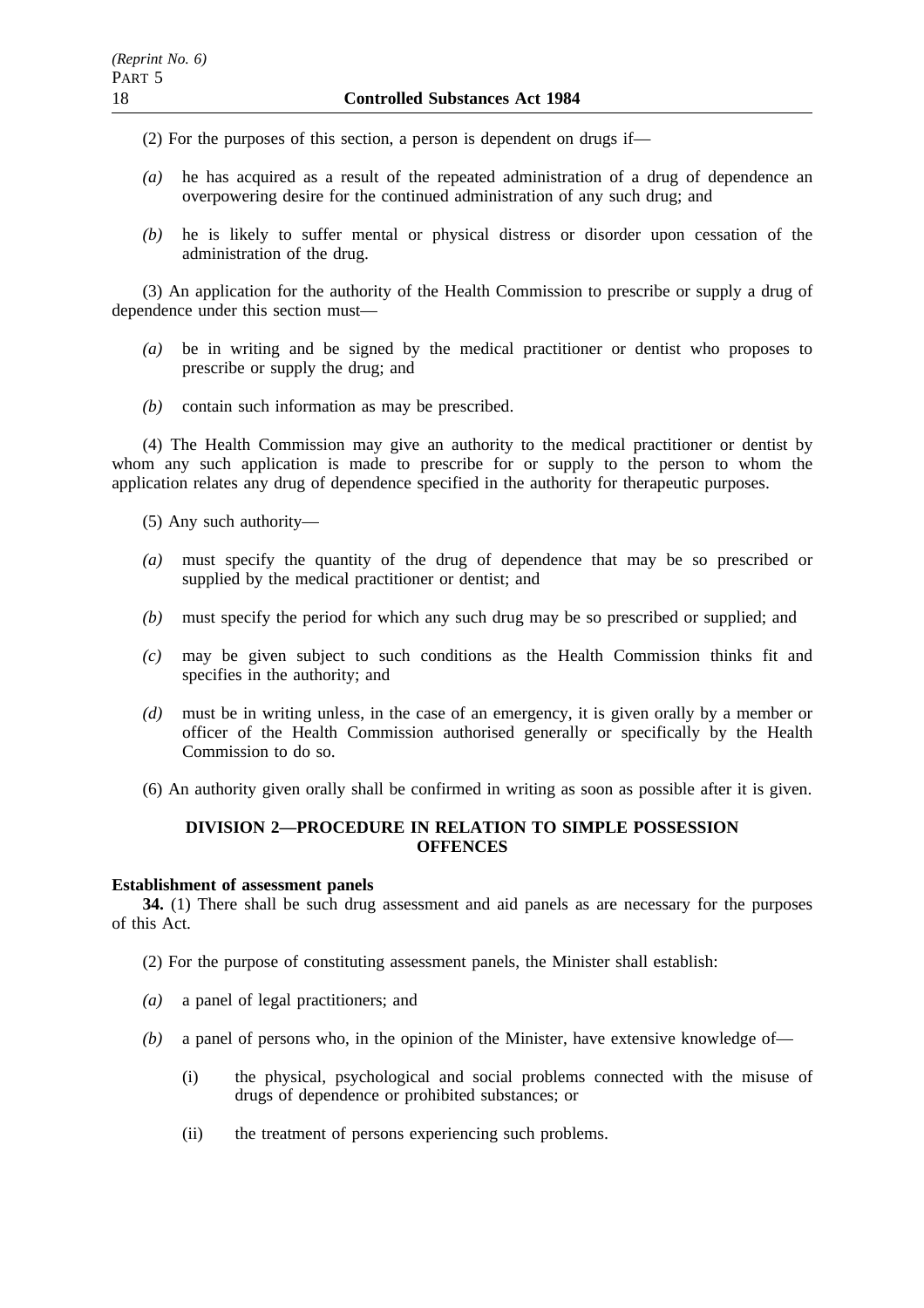(3) The conditions of membership of a panel established under subsection (2) shall be as determined by the Minister and the Minister may make appointments from time to time for the purpose of maintaining or increasing the membership of any such panel.

(4) Each assessment panel shall consist of the following members selected by the Health Commission:

- *(a)* a member of the panel established under subsection (2)*(a)*; and
- *(b)* two members of the panel established under subsection (2)*(b)*.

#### **Assessment of simple possession offences by panel**

**35.** (1) Where it is alleged that a person (not being a child) has committed a simple possession offence, the matter shall be referred to an assessment panel.

(2) Where a matter is so referred, the assessment panel may, by notice in writing given personally or by post, require the person alleged to have committed the offence to appear before the panel.

(3) Where a person to whom a notice under subsection (2) has been given is in custody, the superintendent of the prison in which he is detained shall cause him to be brought before the assessment panel in compliance with the notice.

(4) Where it appears to the assessment panel, after interviewing the person alleged to have committed the offence, that—

- *(a)* the matter should be dealt with by a court; or
- *(b)* the person—
	- (i) does not admit the allegation; or
	- (ii) does not desire the assessment panel to deal with the matter,

the assessment panel shall not proceed further with an assessment under this Division, and shall certify accordingly.

(5) Where a matter is to be dealt with by an assessment panel, the panel shall certify accordingly.

(6) Subject to subsection (7), where the assessment panel has certified that a matter is to be dealt with by a court, an information (if not already laid) shall be laid against the person.

(7) Nothing in this section derogates from the discretion of any person to decide at any time not to proceed with the prosecution of a person.

#### **Powers of panel upon an assessment**

**36.** (1) For the purpose of carrying out an assessment, an assessment panel may—

*(a)* by notice in writing, require any person to appear before the assessment panel for the purpose of providing information or to produce any books, papers or documents relevant to the matters before the assessment panel; or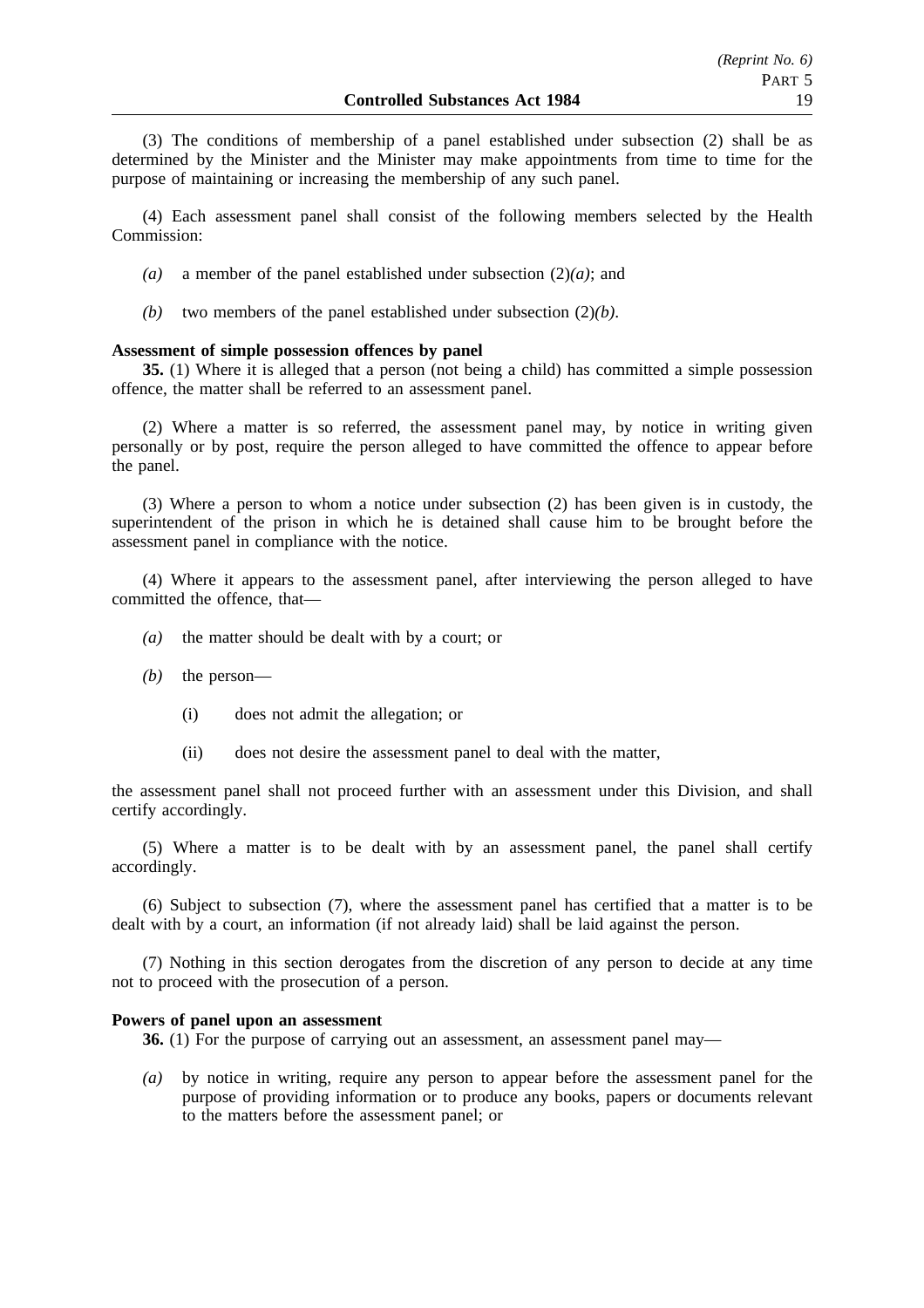- *(b)* require the person alleged to have committed the offence and any other person appearing before the assessment panel (whether he has been required to appear or not) to answer questions relevant to the matters before the assessment panel; or
- *(c)* require the person alleged to have committed the offence to submit to an examination to determine whether he is experiencing physical, psychological or social problems connected with the misuse of drugs and, if so, the treatment (if any) appropriate for that person.

(2) Subject to subsection (3), a person (not being the person alleged to have committed the offence) shall not—

- *(a)* fail to comply with a notice requiring him to appear before an assessment panel; or
- *(b)* fail to answer truthfully any questions put to him by the assessment panel.

Penalty: Five hundred dollars.

(3) A person may decline to answer a question put to him by an assessment panel if the answer to the question would tend to incriminate him of an offence.

#### **Undertakings to panel**

**37.** (1) An assessment panel may, at the completion of an assessment under this Division, require the person alleged to have committed the offence to enter into a written undertaking relating to—

- *(a)* the treatment that he will undertake;
- *(b)* his participation in a programme of an educative, preventive or rehabilitative nature;
- *(c)* any other matters that will, in the opinion of the assessment panel, assist that person to overcome any personal problems that may tend to lead, or that may have led, to the misuse of drugs.

(2) An undertaking under this section shall be effective for a period, not exceeding six months, determined by the assessment panel.

(3) An assessment panel may, upon application by a person bound by an undertaking under this section, or after consulting and with the agreement of that person, vary the terms of an undertaking under this section but not so as to exceed the period of the initial undertaking.

(4) An assessment panel may, at any time within the period of an undertaking, request the person to give a fresh undertaking in substitution for the existing undertaking, but not so as to exceed the period of the initial undertaking.

(5) An assessment panel may, at the completion of an assessment under this Division (whether or not it requires the person alleged to have committed the offence to enter into an undertaking under this section) warn or counsel the person alleged to have committed the offence.

#### **Conduct of proceedings before a panel**

**38.** (1) Proceedings before an assessment panel shall be held without formality and in private.

(2) Upon a matter being referred to an assessment panel, the panel shall proceed to carry out and complete its assessment as expeditiously as is reasonably practicable.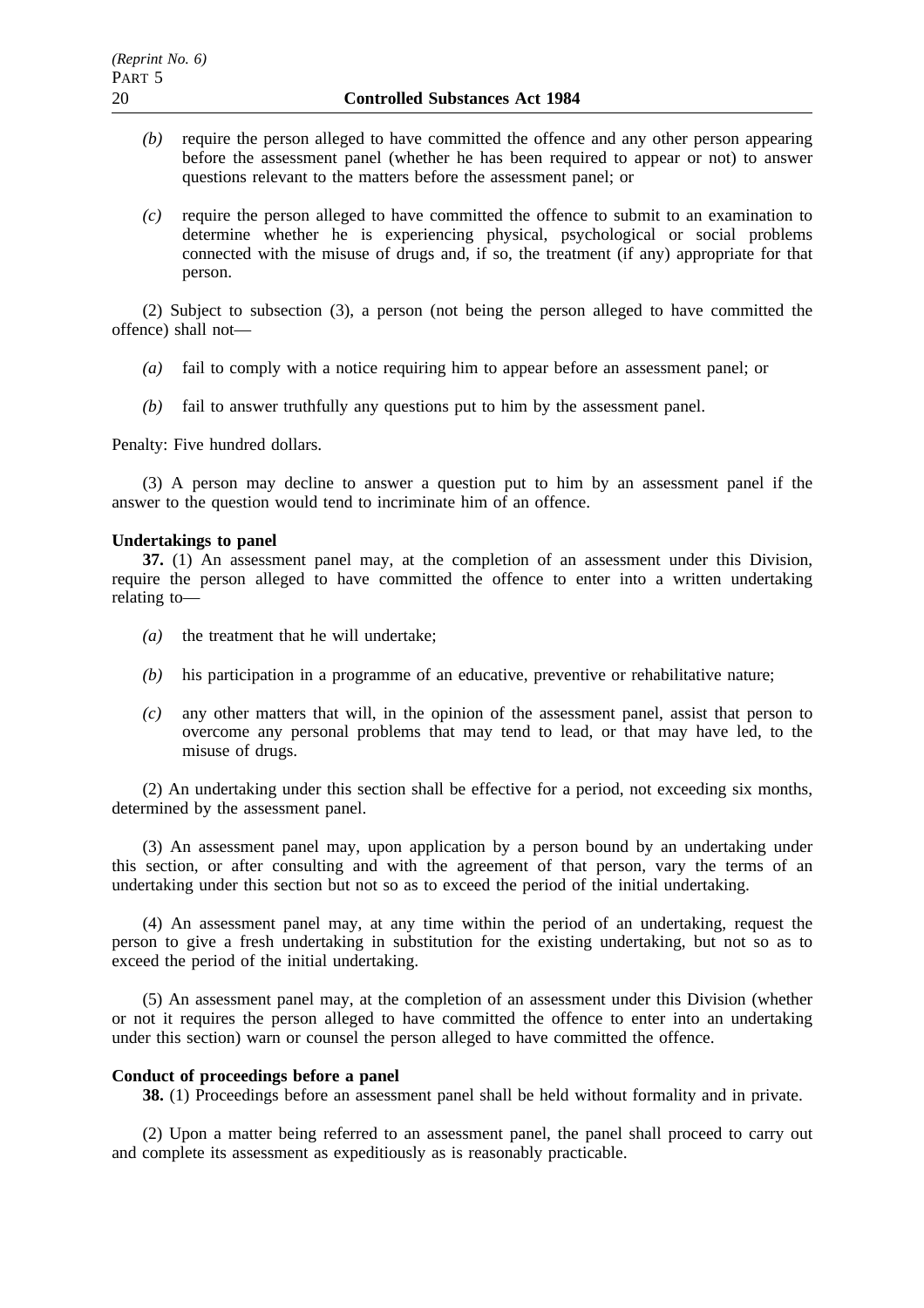(3) A person is not entitled to be represented before an assessment panel, but the assessment panel shall hear submissions from the person and may, at its discretion, hear submissions from any other person who has been treating, counselling, advising or aiding the person.

(4) No person other than the person alleged to have committed a simple possession offence, or any other person authorised by the assessment panel, shall be present at a sitting of an assessment panel.

(5) An assessment panel is not empowered to authorise a representative of the news media to be present at a sitting of the assessment panel.

(6) Subject to this Act, an assessment panel shall proceed in such manner as it thinks fit.

#### **Prosecution for simple possession offence**

**39.** (1) A prosecution for a simple possession offence alleged to have been committed by a person (not being a child) shall not proceed except upon the authorisation of an assessment panel.

(2) An assessment panel may authorise a prosecution against a person who is alleged to have committed a simple possession offence in any of the following cases:

- *(a)* where the person alleged to have committed the offence fails to appear before the assessment panel in accordance with a notice requiring him to appear; or
- *(b)* where that person does not admit the allegation against him; or
- *(c)* where that person does not desire the assessment panel to deal with the matter; or
- *(d)* where that person hinders, or does not co-operate with, the assessment panel in carrying out its assessment; or
- *(e)* where that person, having been required to submit to an examination in pursuance of this Division, refuses or fails to submit to that examination; or
- *(f)* where that person refuses to give or contravenes or fails to comply with an undertaking given to the assessment panel in pursuance of this Division; or
- *(g)* where for any other reason the alleged offence should, in the opinion of the assessment panel, be dealt with by a court.

(3) This section does not prevent the laying of an information against a person alleged to have committed a simple possession offence, and the apprehension of any such person and his remand in custody or release upon bail, but a preliminary examination or other proceedings in respect of the offence shall not proceed unless the panel has authorised the prosecution.

(4) Where an assessment panel has certified that a matter is to be dealt with by a panel, the person alleged to have committed the offence shall, if he has been remanded in custody, be released from detention, or any recognizance entered into by him for the purposes of bail shall be discharged, as the case may require.

(5) The release of a person from detention, or the discharge of a recognizance, pursuant to subsection (4) shall not render that detention or recognizance unlawful.

(6) Where an information has been laid against a person for a simple possession offence and an assessment panel notifies the informant that it does not propose to authorise a prosecution, the information shall be withdrawn.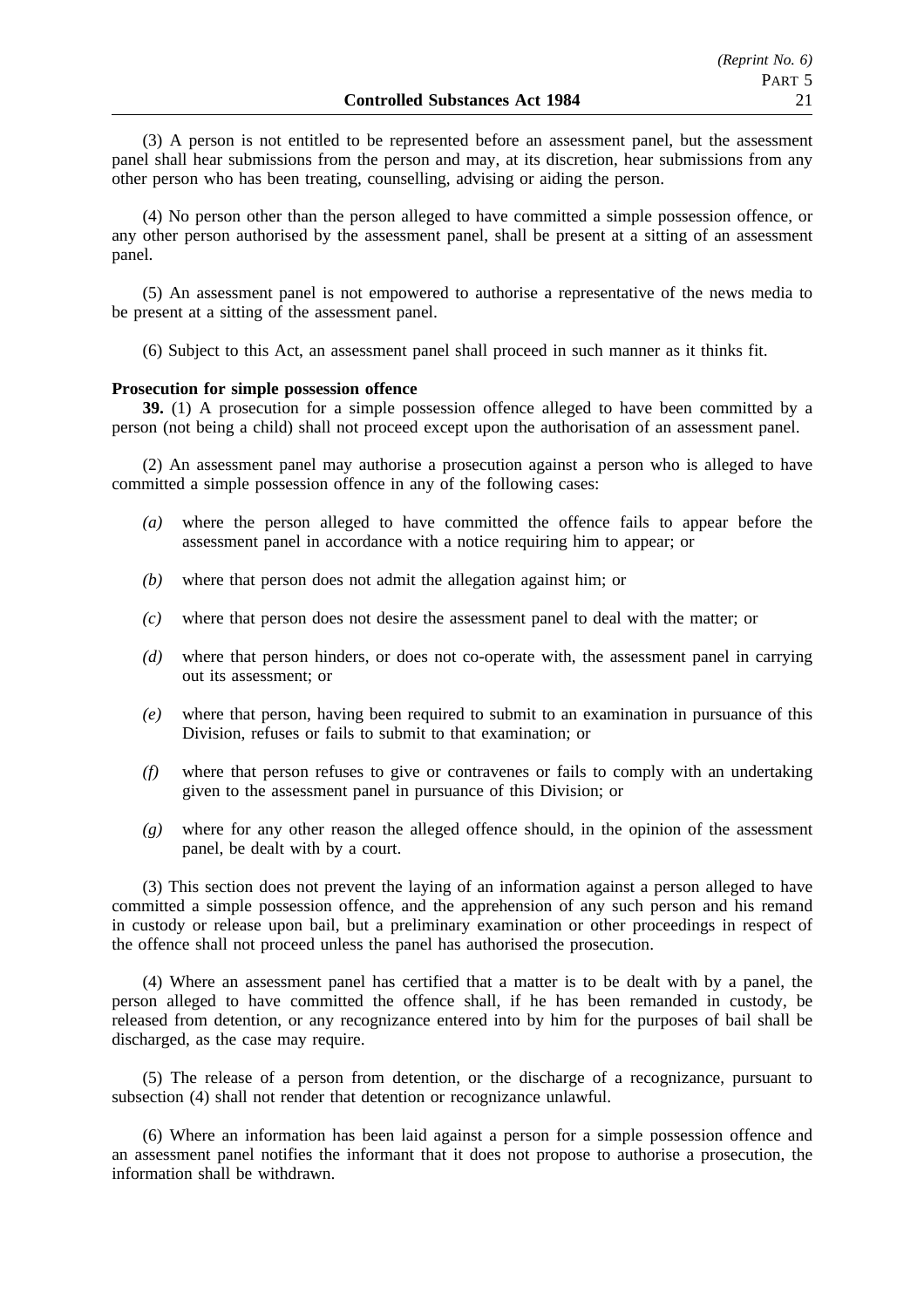(7) Where an assessment panel authorises the prosecution of a person, the panel shall notify the court in writing of its decision (but not of the reasons for the decision) and shall cause written notification to be given to the person of the decision and a short statement of its reasons for the decision.

# **Inadmissibility of certain evidence**

**40.** Evidence of anything said or done in proceedings before an assessment panel is not admissible in any criminal or civil proceedings (other than proceedings for an offence under this Division).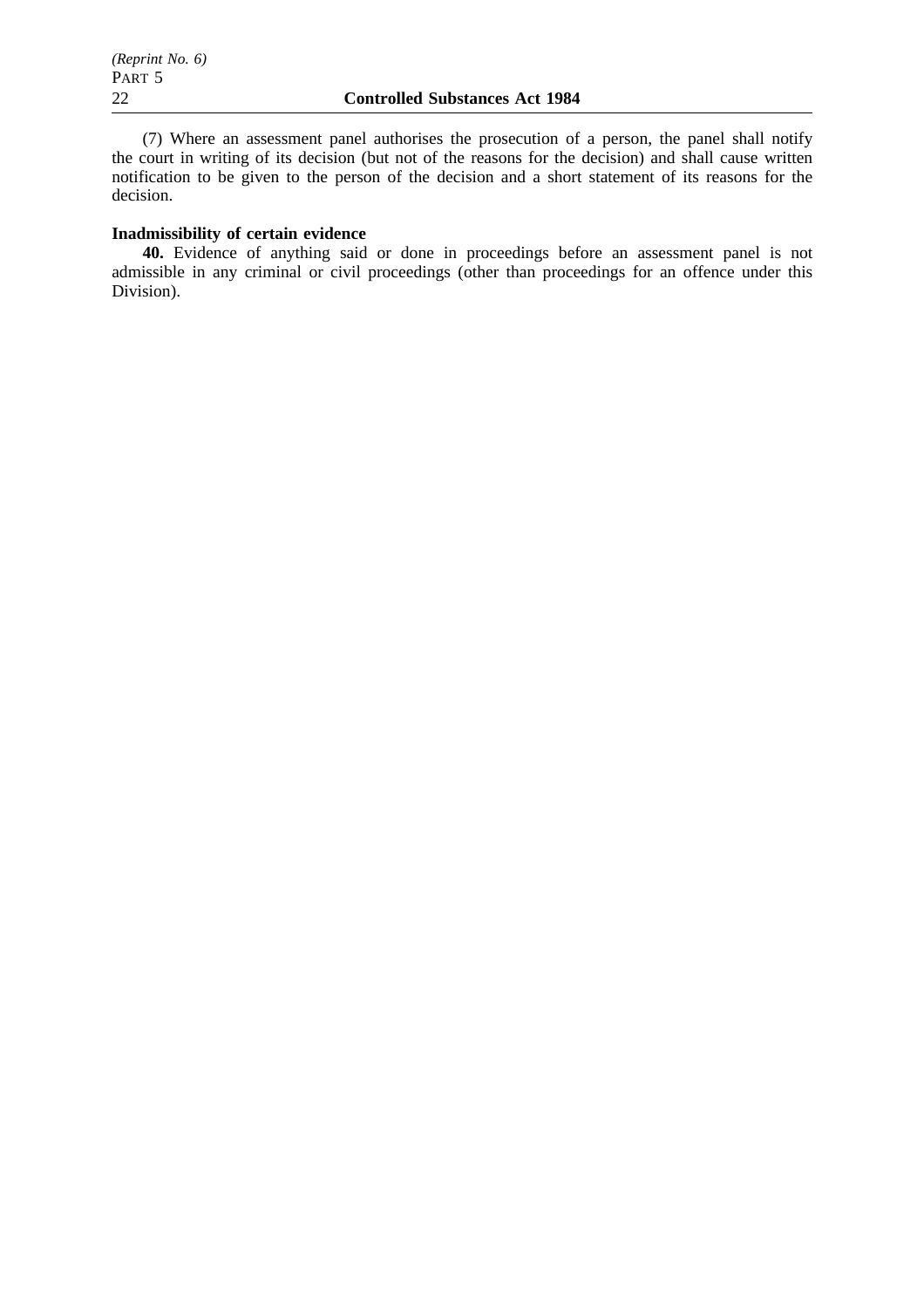# **PART 6 PENALTIES, FORFEITURE, ETC.**

# **DIVISION 1—GENERAL PROVISIONS RELATING TO OFFENCES AND PENALTIES**

# **Aiding and abetting, etc.**

**41**. A person who—

- *(a)* aids, abets, counsels or procures the commission of an offence against this Act; or
- *(b)* solicits or incites the commission of an offence against this Act,

shall be guilty of an offence and liable to the same penalty as is prescribed for the principal offence.

#### **Alternative verdict in relation to offences against section 32**

**42.** If upon the trial of a person for an offence against section 32 the jury is not satisfied that the person is guilty of the offence charged, but is satisfied that he is guilty of an offence against section 31, the jury may bring in a verdict that he is guilty of the latter offence.

## **Classification of offences**

**43.** \*\*\*\*\*\*\*\*\*\*\*

(3) Where a person produces, or takes part in the production of cannabis for his or her own smoking or consumption, the offence is, for the purposes of the *Crimes (Confiscation of Profits) Act 1986*, a summary offence.

#### **Matters to be considered when court fixes penalty**

**44.** In determining the penalty to be imposed upon a person convicted of an indictable or minor indictable offence against this Act, the court shall take into consideration—

- *(a)* the nature of the substance or goods involved in the commission of the offence; and
- *(b)* the quantity of the substance or goods involved in the commission of the offence; and
- *(c)* the personal circumstances of the convicted person (being a natural person), including the circumstances relating to his use (if at all) of any drug of dependence or prohibited substance; and
- *(d)* in the case of an offence involving the manufacture, production, sale or supply of a drug of dependence or prohibited substance, or the possession of a drug of dependence or prohibited substance with intent to sell or supply it to another—
	- (i) the commercial or other motives of the convicted person in committing the offence; and
	- (ii) except where an application for forfeiture has been made under section 47, the financial gain that is likely to have accrued to the convicted person as a result of the commission of the offence; and
- *(da)* in the case of an offence involving the sale, supply or administration, or taking part in the sale, supply or administration of a drug of dependence or prohibited substance to a child—whether the offence occurred within a school zone or at or near any other prescribed place; and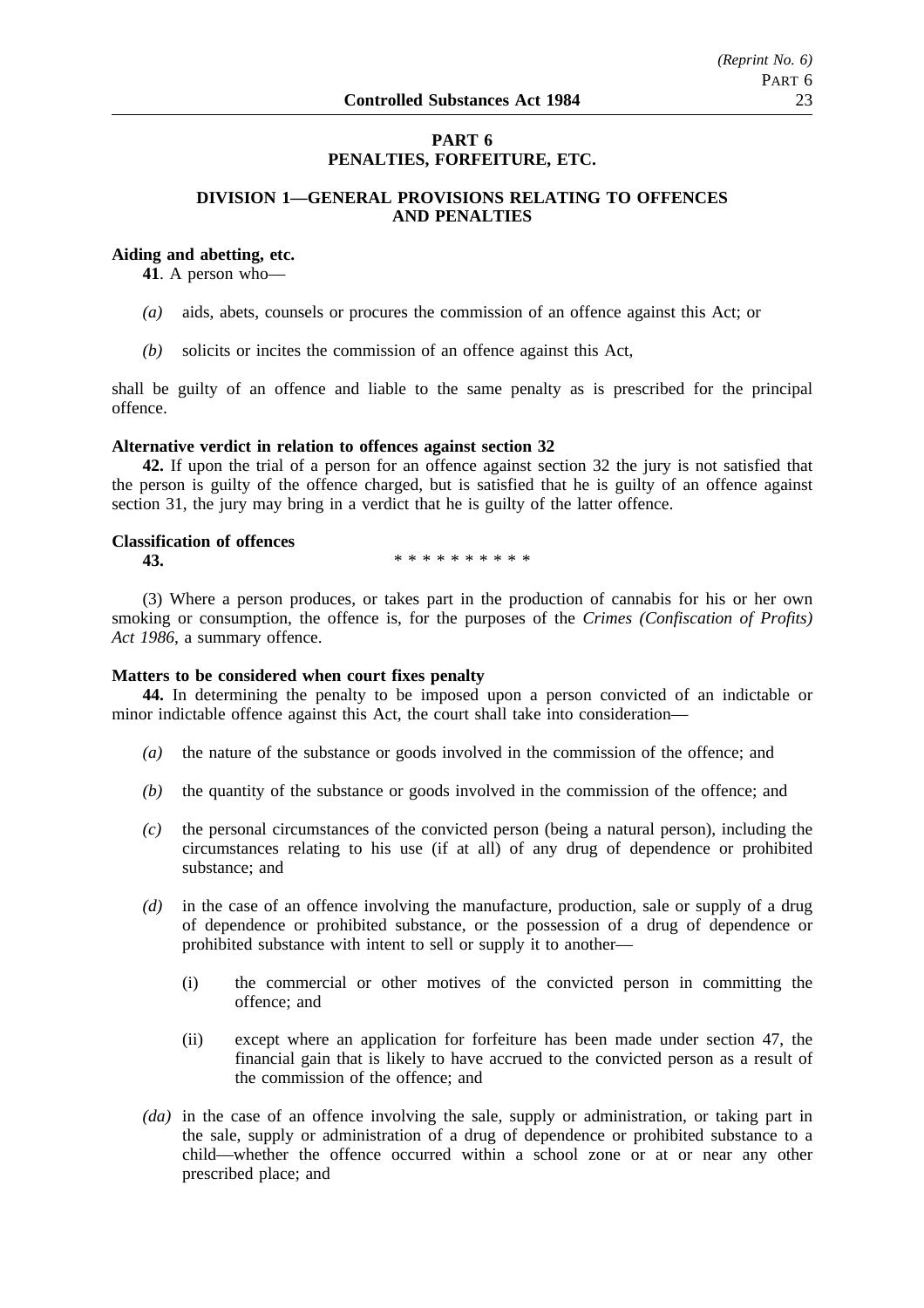- *(db)* in the case of an offence of being in possession of a drug of dependence or a prohibited substance for the purpose of the sale, supply or administration of the drug or substance to another person (not being an offence committed within a school zone)—whether the offence occurred at or near any other prescribed place; and
- *(e)* any other relevant factor.

## **Offences committed by body corporate**

**45.** Where a body corporate is guilty of an offence against this Act, each member of the governing body of the body corporate shall be guilty of an offence and liable to the same penalty as is prescribed for the principal offence, unless he proves that he exercised all reasonable diligence to prevent the commission of the offence by the body corporate.

## **Expiation of simple cannabis offences**

**45A.** (1) A prosecution for a simple cannabis offence shall not be commenced except by—

- *(a)* the Director of Public Prosecutions; or
- *(b)* a member of the police force; or
- *(c)* a person authorised in writing by the Director of Public Prosecutions to commence the prosecution.

(2) Subject to this section, if a person (not being a child) is alleged to have committed a simple cannabis offence, then before a prosecution is commenced, an expiation notice must be given to the alleged offender stating that the offence may be expiated by payment to the Commissioner of Police of the prescribed expiation fee before the expiration of 60 days from the date of the notice.

(3) An expiation notice—

- *(a)* must be in the prescribed form; and
- *(b)* may be given personally or by post addressed to the alleged offender's last known place of residence.

(4) Where the offence is expiated in accordance with the notice, the alleged offender shall not be prosecuted for that offence.

(5) The payment of an expiation fee shall not be regarded as an admission of guilt but any substance, equipment or object seized under this Act or any other Act in connection with the alleged offence that would have been liable to forfeiture in the event of a conviction shall, on payment of the expiation fee, be forfeited to the Crown.

(6) The expiation fee fixed in relation to an offence may vary according to the nature of the offence, the amount of cannabis or cannabis resin involved in the commission of the offence, or any other factor.

(7) Non-compliance with subsection (2) does not invalidate a prosecution.

(8) For the purposes of this section—

"**child**", in relation to a simple cannabis offence, means a person who was, on the date of the alleged commission of the offence, under the age of 18 years;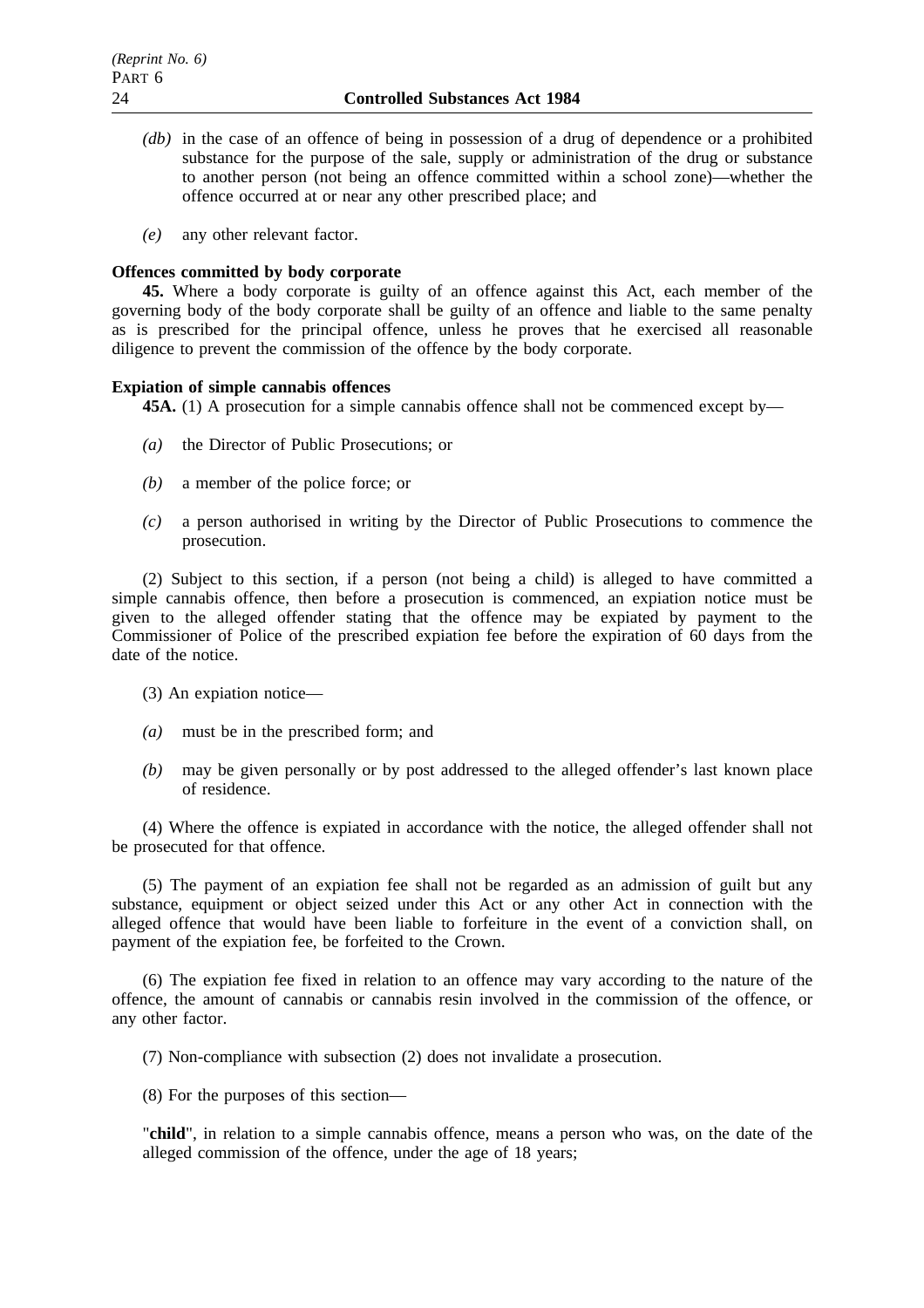"**simple cannabis offence**" means—

- *(a)* an offence arising out of the possession of cannabis or cannabis resin, not being an offence involving the possession of quantities of cannabis or cannabis resin in excess of limits fixed by regulation for the purposes of this paragraph;
- *(b)* an offence arising out of the smoking or consumption of cannabis or cannabis resin except an offence alleged to have been committed in—
	- (i) a public place; or
	- (ii) a place of a kind prescribed by regulation;
- *(c)* an offence arising out of the possession of equipment for use in connection with—
	- (i) the smoking or consumption of cannabis or cannabis resin; or
	- (ii) the preparation of cannabis or cannabis resin for smoking or consumption,

not being an offence involving the possession for such equipment for commercial purposes;

*(d)* an offence arising out of the cultivation of not more than the prescribed number of cannabis plants.

## **DIVISION 2—FORFEITURE**

## **Forfeiture of substance, equipment or device**

**46.** A court before which a person is convicted of an offence against this Act may, by order, forfeit to the Crown any substance, equipment or device the subject of the offence.

\*\*\*\*\*\*\*\*\*\*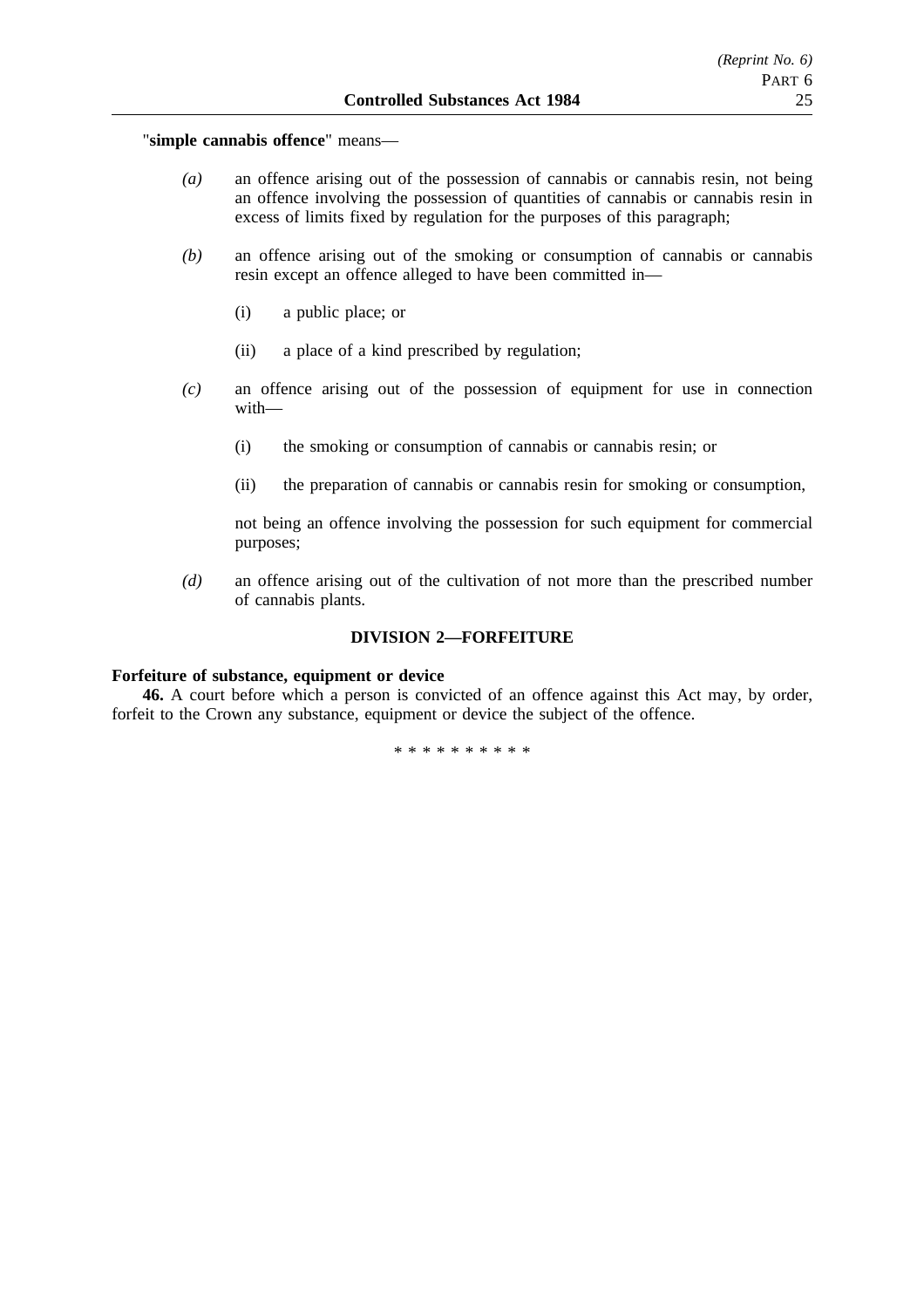# **PART 7 POWERS OF SEARCH, SEIZURE AND ANALYSIS**

## **Authorised officers**

**50.** (1) The following persons are authorised officers for the purposes of this Part:

- *(a)* a member of the police force; and
- *(b)* any other person appointed by the Minister, by instrument in writing, to be an authorised officer for the purposes of this Part.

(2) The Minister shall provide an authorised officer appointed under subsection (1)*(b)* with a certificate of identification in the prescribed form.

(3) An authorised officer appointed under subsection (1)*(b)* shall, upon demand by a person in relation to whom he is exercising any of his powers under this Act, produce his certificate of identification for the inspection of that person.

## **Analysts**

**51.** (1) Subject to subsection (2), the Governor may appoint such number of persons to be analysts as he thinks necessary or desirable for the purposes of this Part.

(2) No person who has a direct or indirect interest in the manufacture, production, sale or supply of any substance or device to which this Act applies shall be appointed as an analyst.

## **Power to search, seize, etc.**

**52.** (1) Subject to this section, an authorised officer may—

- *(a)* enter at any time any premises for the purposes of ascertaining whether the provisions of this Act, or of a licence, authority or permit granted under this Act, are being complied with or have been contravened; and
- *(b)* where reasonably necessary for that purpose, break into or open any part of the premises, or anything in or on the premises; and
- *(c)* for the purposes of paragraph *(a)* or *(b)*, require the driver of any vehicle, the master of any vessel or the pilot of any aircraft to stop that vehicle, vessel or aircraft.
- (2) While an authorised officer is in or on any premises pursuant to this section, he may—
- *(a)* inspect or search the premises or any equipment or other thing on the premises;
- *(b)* require any person to produce any books, papers or documents or any substance, equipment or device;
- *(c)* examine any books, papers or documents and take extracts from any of them or make copies of any of them;
- *(d)* examine any substance, equipment or device;
- *(e)* take and remove from the premises samples of any substance or goods;
- *(f)* carry out any tests;
- *(g)* take any photographs;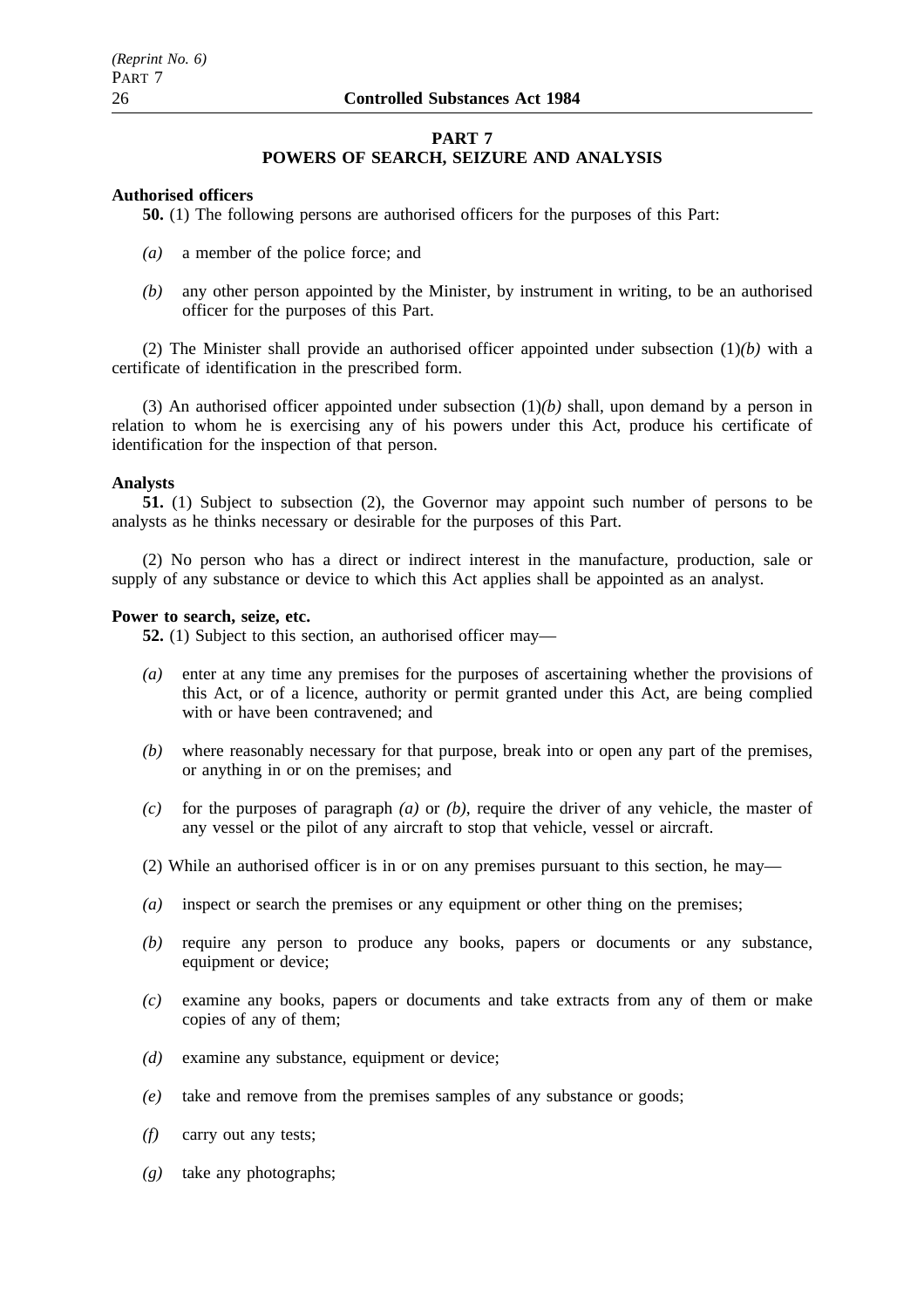- *(h)* require the holder of a licence, authority or permit under this Act to produce that licence, authority or permit for his inspection;
- *(i)* where he suspects on reasonable grounds that an offence against this Act has been committed, seize and remove from the premises anything that he has reasonable cause to suspect affords evidence of the offence;
- *(j)* give such directions as are reasonably necessary for, or incidental to, the effective exercise of his powers under this Act.

(3) The powers conferred by subsection (1)*(b)* may only be exercised by an authorised officer who is a member of the police force.

(4) An authorised officer shall not exercise the powers conferred by subsection (1)*(a)* and *(b)* except upon the authority of a warrant issued by an officer of police, a special magistrate or a justice, unless the powers are being exercised in relation to premises that are being used in the course of an activity in respect of which a licence, authority or permit has been granted under this Act.

(5) An officer of police, special magistrate or justice shall not issue a warrant under subsection (4) unless he is satisfied, on information given upon oath—

- *(a)* that there are reasonable grounds for suspecting that an offence against this Act has been, is being, or is about to be, committed; and
- *(b)* that a warrant is reasonably required in the circumstances.

(6) Subject to subsection (7), an authorised officer who is a member of the police force may search any person whom he believes on reasonable grounds has in his possession any substance or equipment in contravention of this Act.

(7) Before a person is searched pursuant to subsection (6), he shall, if he so requires, be taken before a justice.

(8) A justice before whom a person is taken pursuant to subsection (7) may order that the person be searched, or that he not be searched, as he thinks the justice of the case requires.

(9) Where an authorised officer who is a member of the police force suspects on reasonable grounds that a substance that would afford evidence of an offence against this Act is in any vehicle, vessel or aircraft, he may—

- *(a)* require the driver of the vehicle, the master of the vessel or the pilot of the aircraft to stop the vehicle, vessel or aircraft; and
- *(b)* detain and search the vehicle, vessel or aircraft; and
- *(c)* seize and remove from the vehicle, vessel or aircraft anything that he has reasonable cause to suspect affords evidence of an offence against this Act.

(10) Nothing in this section derogates from the power of a member of the police force to do anything pursuant to a general search warrant issued to him under the *Police Offences Act 1953*.

(11) In the exercise of his powers under this Part, an authorised officer may be accompanied by such persons as he considers necessary or desirable in the circumstances.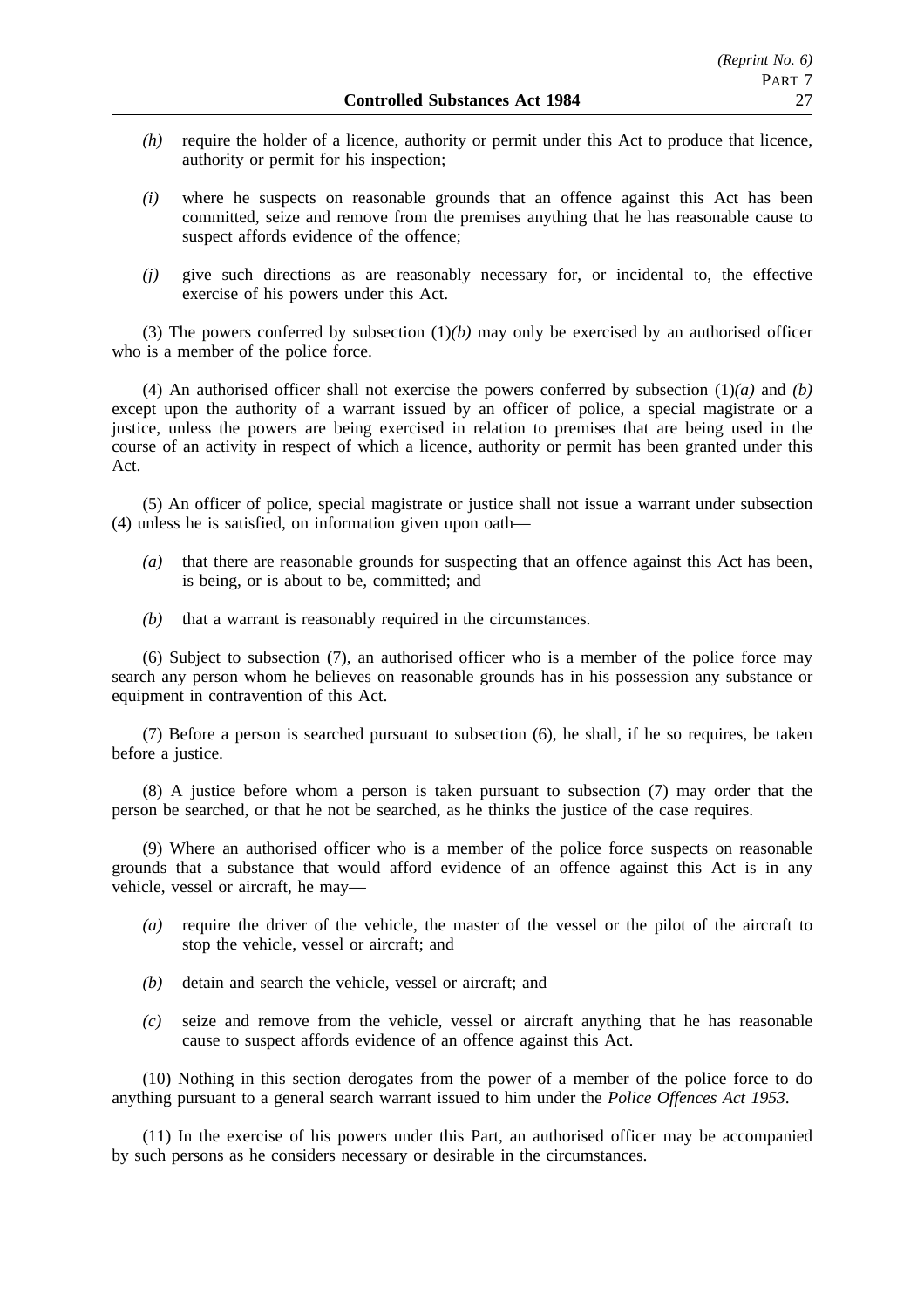(12) A person shall not—

- *(a)* hinder or obstruct an authorised officer, or a person accompanying an authorised officer, in the exercise of the powers conferred by this Part; or
- *(b)* refuse or fail to comply with a requirement made of him, or a direction given to him, pursuant to this section.

Penalty: Two thousand dollars or imprisonment for two years.

# **Power to destroy cannabis**

**52A.** (1) Where cannabis is seized by a member of the police force under this Act or any other Act or law, the Commissioner of Police may cause the cannabis to be destroyed, whether or not any person has been or is to be charged with an offence relating to it.

(2) Cannabis may be destroyed at the place at which it is seized or at any other suitable place.

(3) Before cannabis is destroyed, samples of it must be taken and kept for evidentiary purposes in accordance with the regulations.

(4) If a charge is laid, or is to be laid, for an offence in relation to cannabis of which samples have been taken under this section, the defendant must be given written notice of his or her right to have part of the sample analysed by an analyst (*see section 53*).

(5) Possession of all samples taken under this section must remain at all times within the control of the Commissioner of Police or his or her nominee.

# **Analysis**

**53.** (1) An authorised officer may cause any substance seized or taken by him pursuant to this Part to be analysed by, or under the supervision of, an analyst.

(2) Any person may, for the purposes of ascertaining whether a substance is, or is not, a particular poison, prescription drug, drug of dependence, prohibited substance or therapeutic substance, or for any other evidentiary purpose, cause the substance to be analysed by, or under the supervision of, an analyst.

(3) A person who initiates an analysis pursuant to subsection (2) must do so in the prescribed manner and upon payment of the prescribed fee.

(4) An analyst or a botanist shall, on the completion of an analysis pursuant to this section, certify in the prescribed form the results of the analysis, and—

- *(a)* in the case of an analysis initiated by an authorised officer who is a member of the police force—shall forward the certificate to the Commissioner of Police; or
- *(b)* in the case of an analysis initiated by any other authorised officer—shall forward the certificate to the Health Commission; or
- *(c)* in any other case—shall forward the certificate to the person who initiated the analysis.

# **Immunity from liability**

**54.** (1) No personal liability shall attach to—

*(a)* an authorised officer; or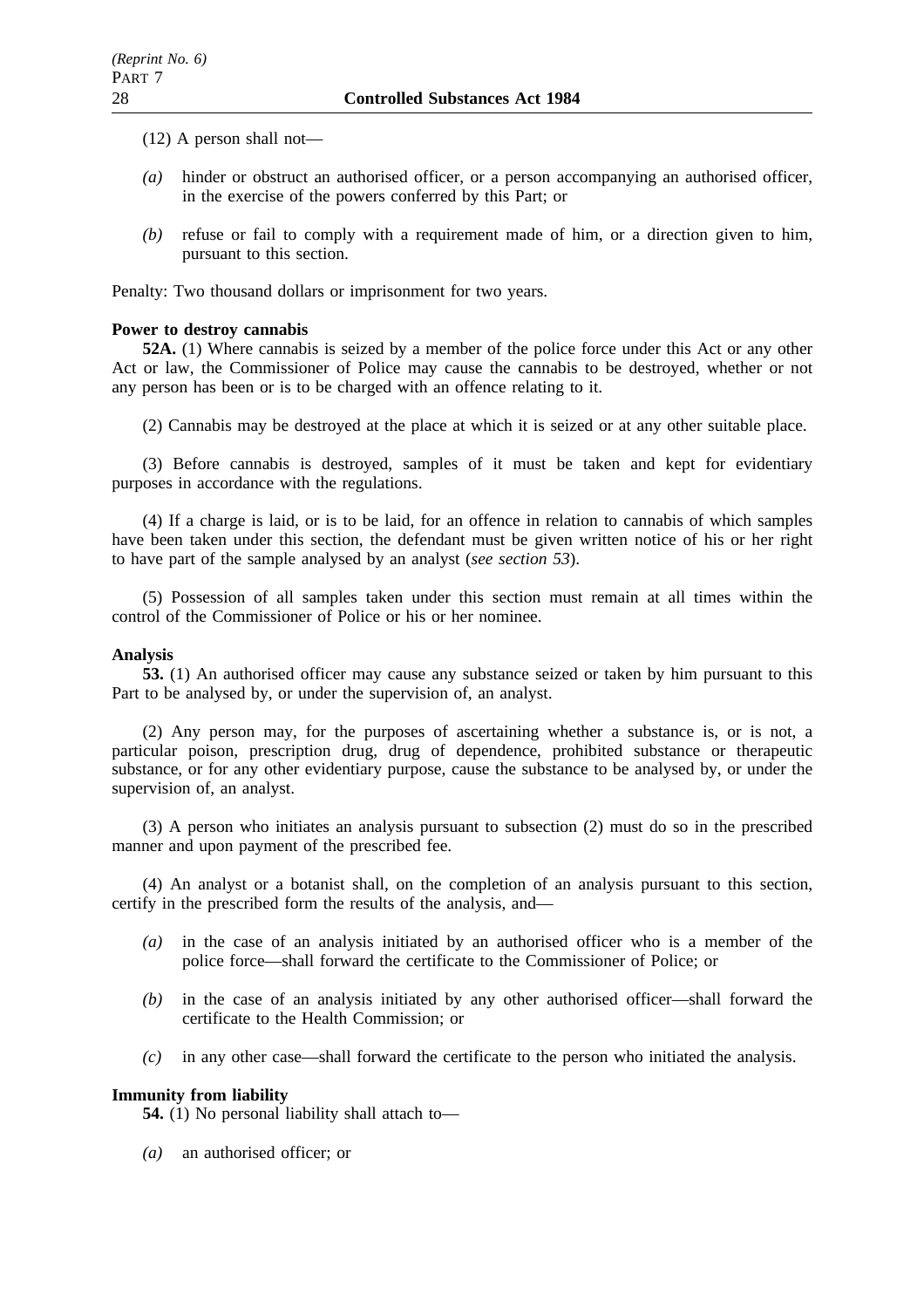- *(b)* a person accompanying an authorised officer; or
- *(c)* an analyst,

\*\*\*\*\*\*\*\*\*\*

for an act or omission on his part, in good faith, in the exercise or purported exercise, or discharge or purported discharge, of any power or duty conferred or imposed upon him under this Act.

(2) A liability that would, but for subsection (1), lie against a person referred to in that subsection shall lie against the Crown.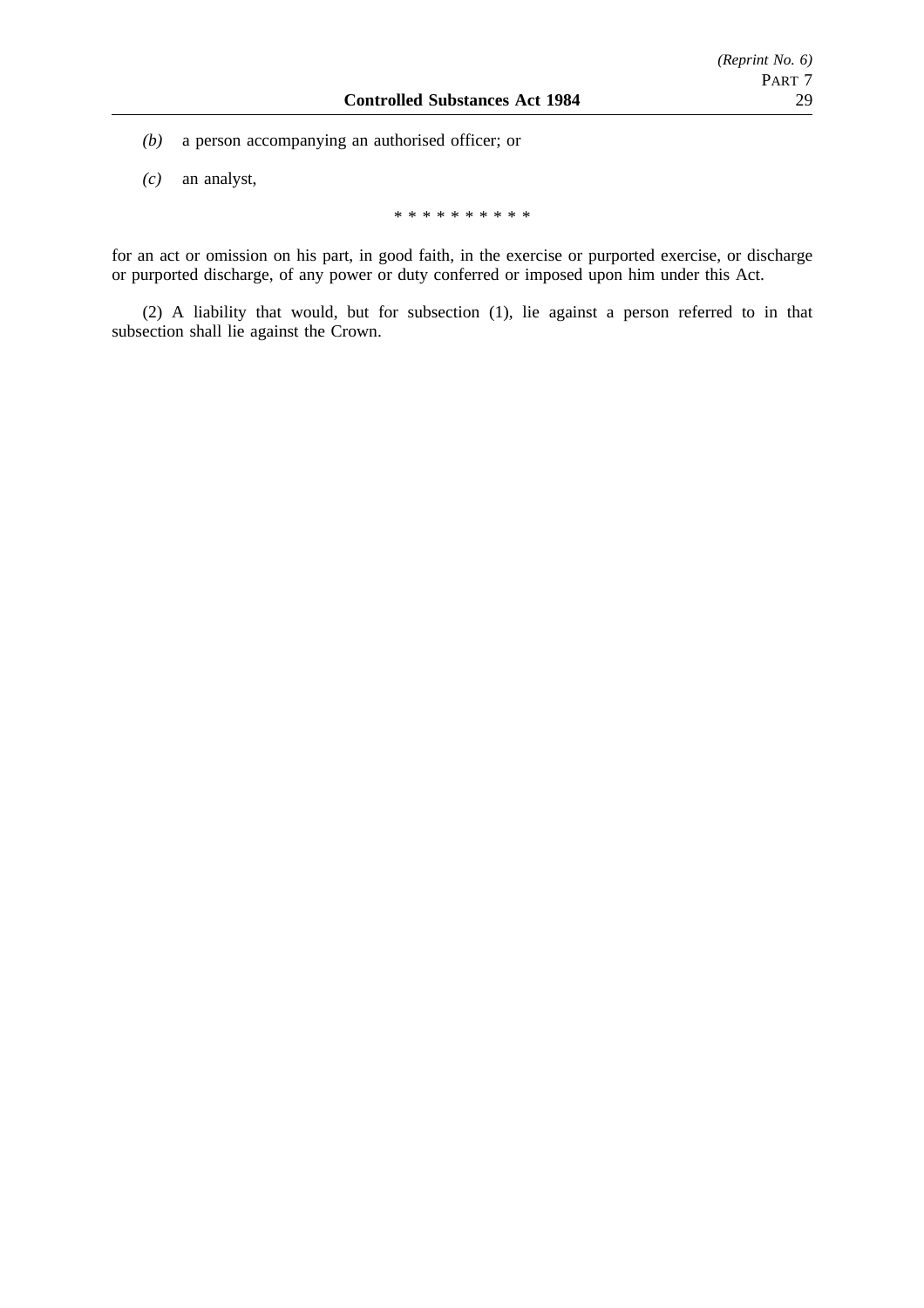#### **PART 8 MISCELLANEOUS**

## **Licences, authorities and permits**

**55.** (1) The Health Commission may, in its absolute discretion, grant or refuse a licence, authority or permit for the purposes of this Act.

(2) The Health Commission may grant a licence, authority or permit subject to such conditions as it thinks fit and specifies in the licence, authority or permit and may at any time, by notice in writing given personally or by post to the holder, vary or revoke a condition, or attach a further condition, to the licence, authority or permit.

(2a) Where a person who holds a licence, authority or permit contravenes or fails to comply with a condition of that licence, authority or permit, the holder is guilty of an offence.

Penalty: \$1 000.

(3) Upon the expiry of the term of a licence granted under this Act, the Health Commission shall, if application for renewal has been made in the due manner and the prescribed fee paid, renew the licence for a further term.

(4) The Health Commission may, by notice in writing given personally or by post to the holder of a licence, authority or permit granted under this Act, revoke the licence, authority or permit if—

- *(a)* the holder obtained it improperly;
- *(b)* the holder is found guilty of an offence against this Act;
- *(c)* the holder has, in the opinion of the Commission, contravened or failed to comply with a condition of the licence, authority or permit.

(5) A person whose licence, authority or permit is revoked pursuant to subsection (4)*(c)* may appeal to the Supreme Court against the revocation.

(6) Where an appeal has been instituted under this section against a revocation, the revocation continues to have effect unless, upon application to the Supreme Court, the Court orders that the revocation be suspended until the appeal is determined or withdrawn.

(7) The Supreme Court may, on an appeal under this section, quash or affirm the revocation.

#### **Research permits**

**56.** (1) The Health Commission may issue a permit authorising, subject to such conditions as may be specified in the permit, the person named in the permit to manufacture, produce, sell, supply or have in his possession a poison, prohibited substance, therapeutic substance or therapeutic device for the purposes of research, instruction or training.

(2) Notwithstanding any other provision of this Act, the holder of a permit issued under this section shall not be guilty of an offence against this Act in respect of anything done by him pursuant to and in accordance with the permit.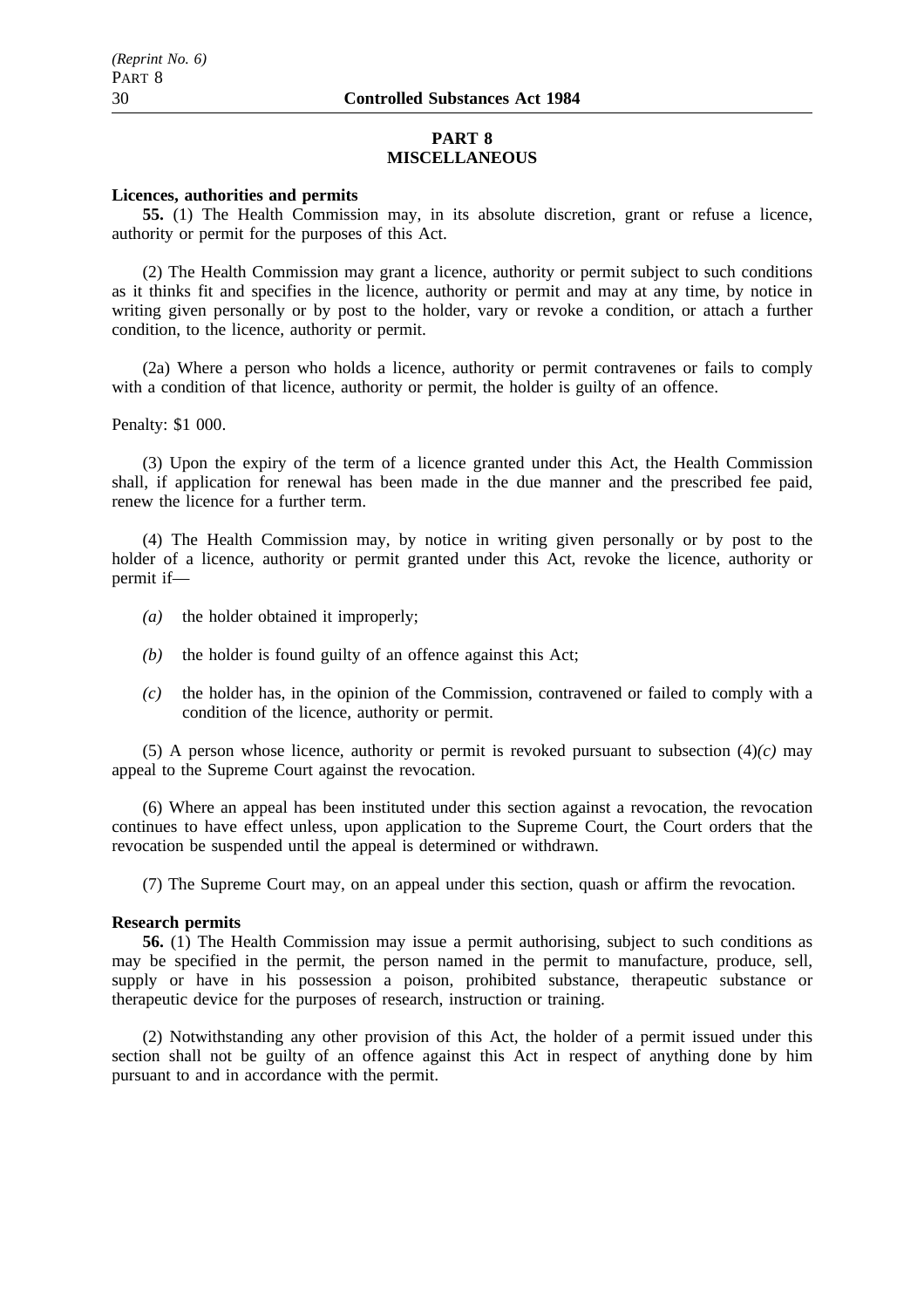# **Prohibition by Health Commission of manufacture, production, packaging, sale, supply, prescription or possession of specified substances or devices by certain persons**

**57.** (1) Where a person—

- *(a)* has been convicted of an offence against this Act; or
- *(b)* has, in the opinion of the Health Commission, contravened or failed to comply with a condition of a licence, authority or permit granted under this Act; or
- *(c)* has, in the opinion of the Health Commission, prescribed, supplied or administered a prescription drug in an irresponsible manner,

the Health Commission may, by order, prohibit the person from manufacturing, producing, packaging, selling, supplying, prescribing, administering, using or having possession of any substance or device specified in the order.

(2) The Health Commission may, by subsequent order, revoke an order under subsection (1).

(3) The Health Commission shall publish an order made under subsection (1) or (2) in the *Gazette* and shall cause a copy of the order to be served personally or by post upon the person to whom it applies.

(4) A person shall not contravene an order made under this section.

Penalty: Two thousand dollars or imprisonment for two years.

(5) A person to whom an order under subsection (1) applies may appeal to the Supreme Court against that order.

(6) Where an appeal has been instituted under this section against an order of the Health Commission, the order shall continue to have effect unless, upon application to the Supreme Court, the Court orders that the order be suspended until the appeal is determined or withdrawn.

(7) The Supreme Court may, on an appeal under this section, quash, vary or affirm the order the subject of the appeal.

## **Publication of information relating to persons who unlawfully obtained certain drugs**

**58.** (1) If the Health Commission believes on reasonable grounds that a person has obtained or attempted to obtain a prescription drug by false pretences or other unlawful means, it may, for the purpose of preventing or restricting the supply of such a drug to that person, publish information relating to that person to all or any of the following classes of persons:

- *(a)* persons concerned in the management of hospitals or nursing homes who are responsible for the supply of drugs to patients attending the hospitals or nursing homes; and
- *(b)* medical practitioners; and
- *(c)* dentists; and
- *(d)* veterinary surgeons; and
- *(e)* pharmacists; and
- *(f)* any other prescribed class of persons, being persons who deal in or supply drugs in the ordinary course of their business or profession.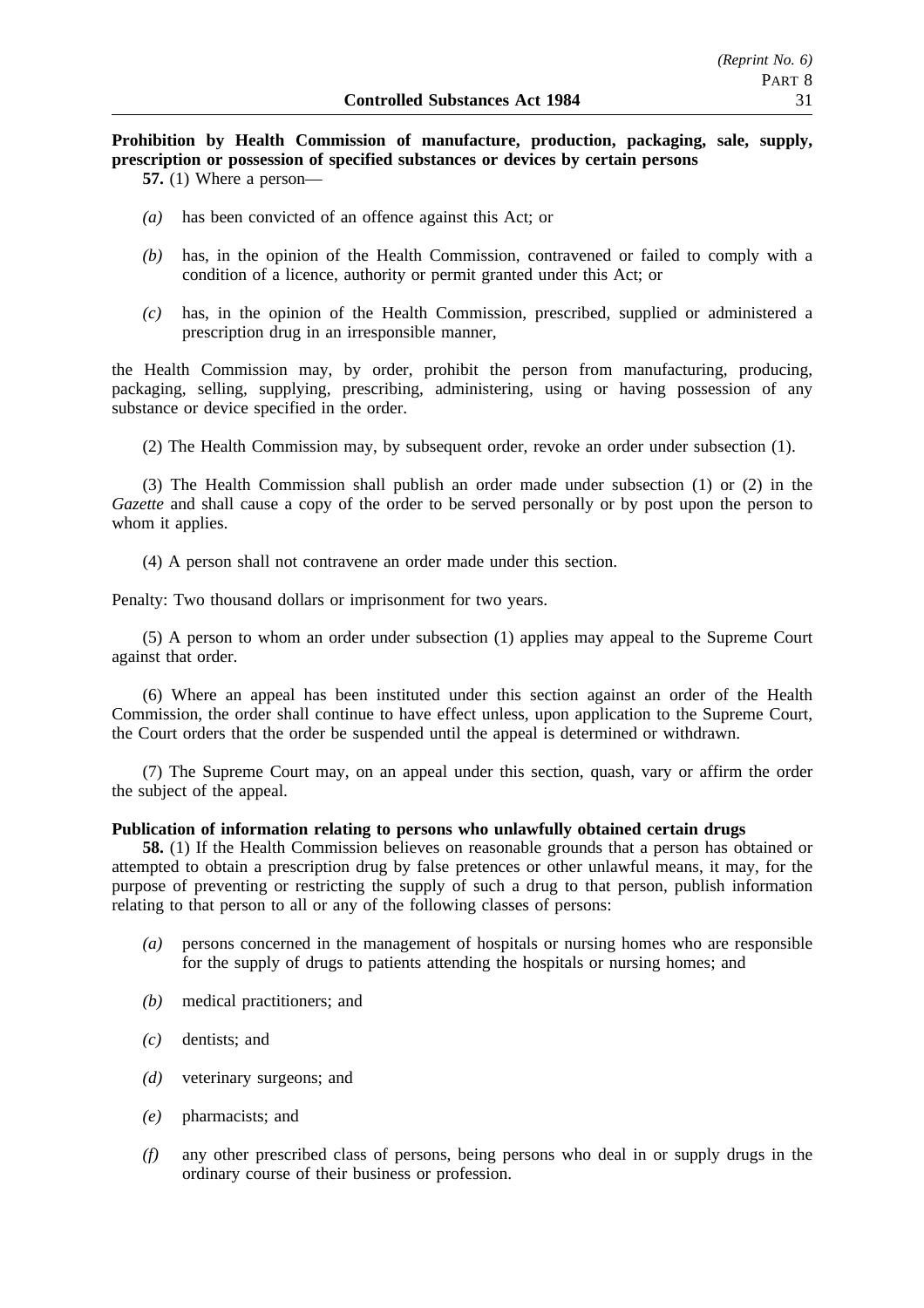(2) Information published under this section is privileged unless it is proved that it was done with malice.

(3) A person to whom information was published under this section shall not communicate that information to any other person except so far as it may be necessary to do so in order to achieve the purpose of the publication.

#### **Duty not to divulge information relating to trade processes**

**59.** No person shall intentionally divulge, or use for his own gain, any information relating to trade processes obtained by him in the course of administering or enforcing this Act, except as he may be authorised or required to do so by law or by his principal or employer.

Penalty: Two thousand dollars.

#### **Health Commission may require certain information to be given**

**60.** (1) For the purpose of ascertaining whether any substance or device is, or ought to be, one to which this Act applies, the Health Commission may, by notice in writing given personally or by post to a person who manufactures, produces, packs, sells, supplies, imports or advertises a substance or device, require that person to furnish to the Health Commission such information relating to the substance or device as may be specified in the notice.

(2) Where the Health Commission has reasonable cause to believe that there is extensive misuse of a prescription drug or a volatile solvent in a particular area, it may, by notice in writing given personally or by post to a medical practitioner, dentist, veterinary surgeon, pharmacist, nurse or supplier practising or operating in, or in the vicinity of, that area, require him to furnish to the Health Commission such particulars as may be specified relating to—

- *(a)* in the case of a medical practitioner, dentist, veterinary surgeon or nurse—the quantities in which and the number and frequency of occasions on which a prescription drug specified in the notice was prescribed, supplied or administered by him;
- *(b)* in the case of a pharmacist or supplier—the quantities in which and the number and frequency of occasions on which a prescription drug or volatile solvent specified in the notice was supplied by him.

(3) A notice under this section may require any such information or particulars to be furnished in such manner and within such period, being not less than fourteen days, as may be specified in the notice.

(4) A person to whom a notice under this section has been given shall not fail to comply with the notice.

Penalty: One thousand dollars.

#### **Evidentiary provisions**

**61.** (1) In any proceedings for an offence against this Act, an apparently genuine document purporting to be signed by a member or officer of the Health Commission and to certify that a person named in the certificate did, or did not, hold a licence, authority or permit under this Act on a specified day shall, in the absence of proof to the contrary, be proof of the matters so certified.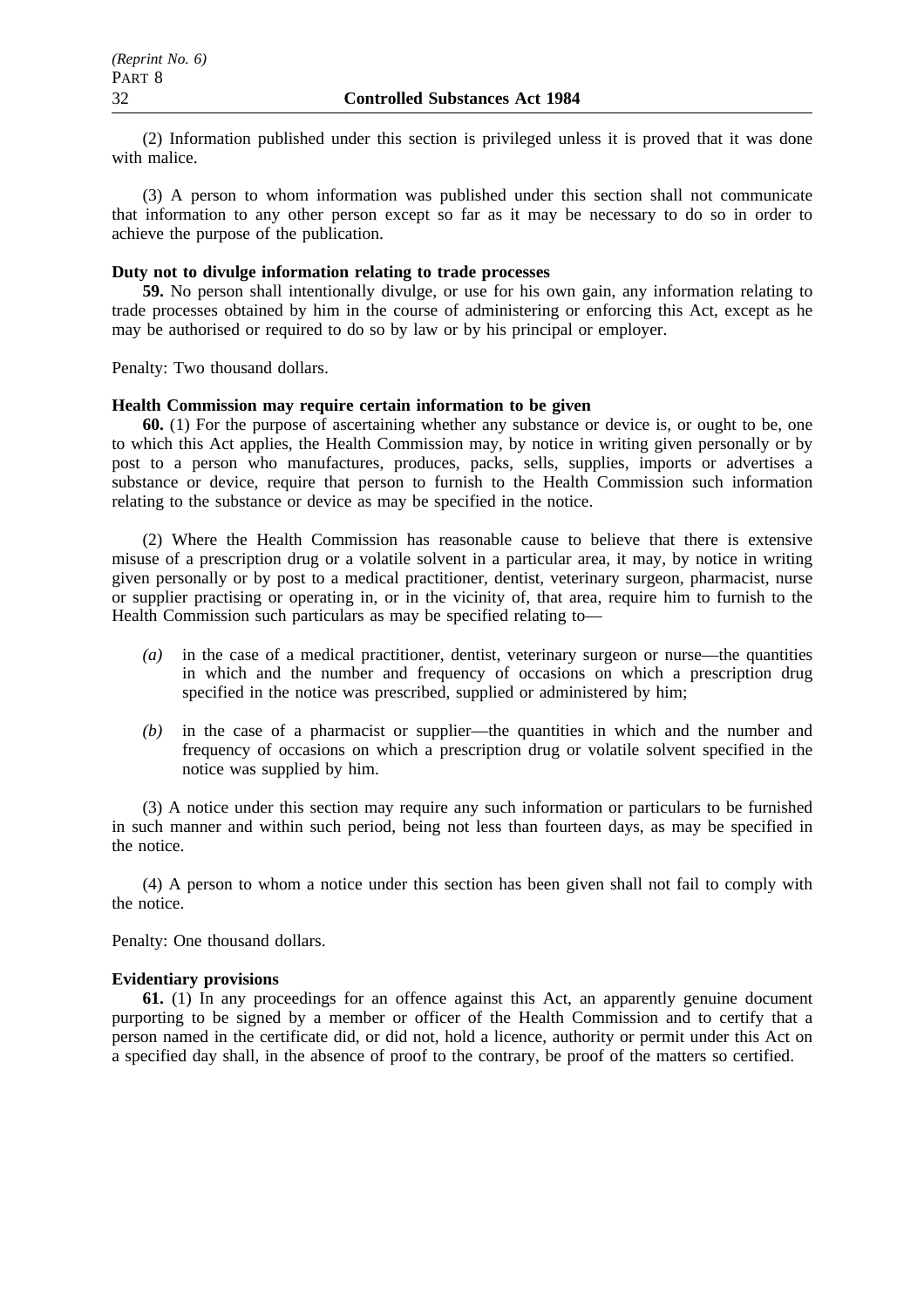(2) In any proceedings for an offence against this Act, an apparently genuine document purporting to be signed by an analyst and to certify that an analysis of a substance referred to in the certificate was carried out by, or under the supervision of, the analyst shall, in the absence of proof to the contrary, be proof of any facts stated in the certificate—

- *(a)* tending to identify the substance analysed; and
- *(b)* relating to the nature and results of the analysis.

(3) In any proceedings for an offence against this Act, an apparently genuine document purporting to be signed by the Minister and to certify that a person named in the certificate is an authorised officer, or an analyst, as the case may be, shall, in the absence of proof to the contrary, be proof of the matter certified.

#### **Assessment panels may prepare, or assist in, the preparation of a pre-sentence report**

**61A.** An assessment panel may prepare, or assist in the preparation of, a pre-sentence report.

#### **Moneys for this Act to be appropriated**

**62.** The moneys required for the purposes of this Act shall be paid out of moneys appropriated by Parliament for those purposes.

#### **Regulations**

**63.** (1) The Governor may make such regulations as are contemplated by, or as are necessary or expedient for the purposes of, this Act.

(2) The Minister shall consult with the Advisory Council in relation to any regulation proposed to be made under this Act.

(3) No regulation shall be made prescribing an amount relating to a drug of dependence or prohibited substance for the purposes of section 32 or section 45A except upon the recommendation of the Advisory Council.

(4) Without limiting the generality of subsection (1), the regulations may—

- *(a)* regulate, restrict or prohibit the manufacture, production, packaging, sale (whether by wholesale or retail), supply, prescribing, possession, use, handling, labelling, storing, transporting, disposal or advertising of any poison, therapeutic substance, therapeutic device or volatile solvent;
- *(b)* prescribe standards, or provide for the prescription by a person, a committee of persons or an authority, of standards, with which any poison, therapeutic substance or therapeutic device must conform;
- *(c)* prescribe the form of any notice, application, certificate, warrant or other document to be given, made or granted under this Act;
- *(d)* prescribe fees in respect of anything to be done under this Act, and provide for the remission of fees in specified circumstances;
- *(e)* provide for or regulate the application for, grant, refusal, renewal, suspension or revocation of licences and permits under this Act by a person, a committee of persons or an authority;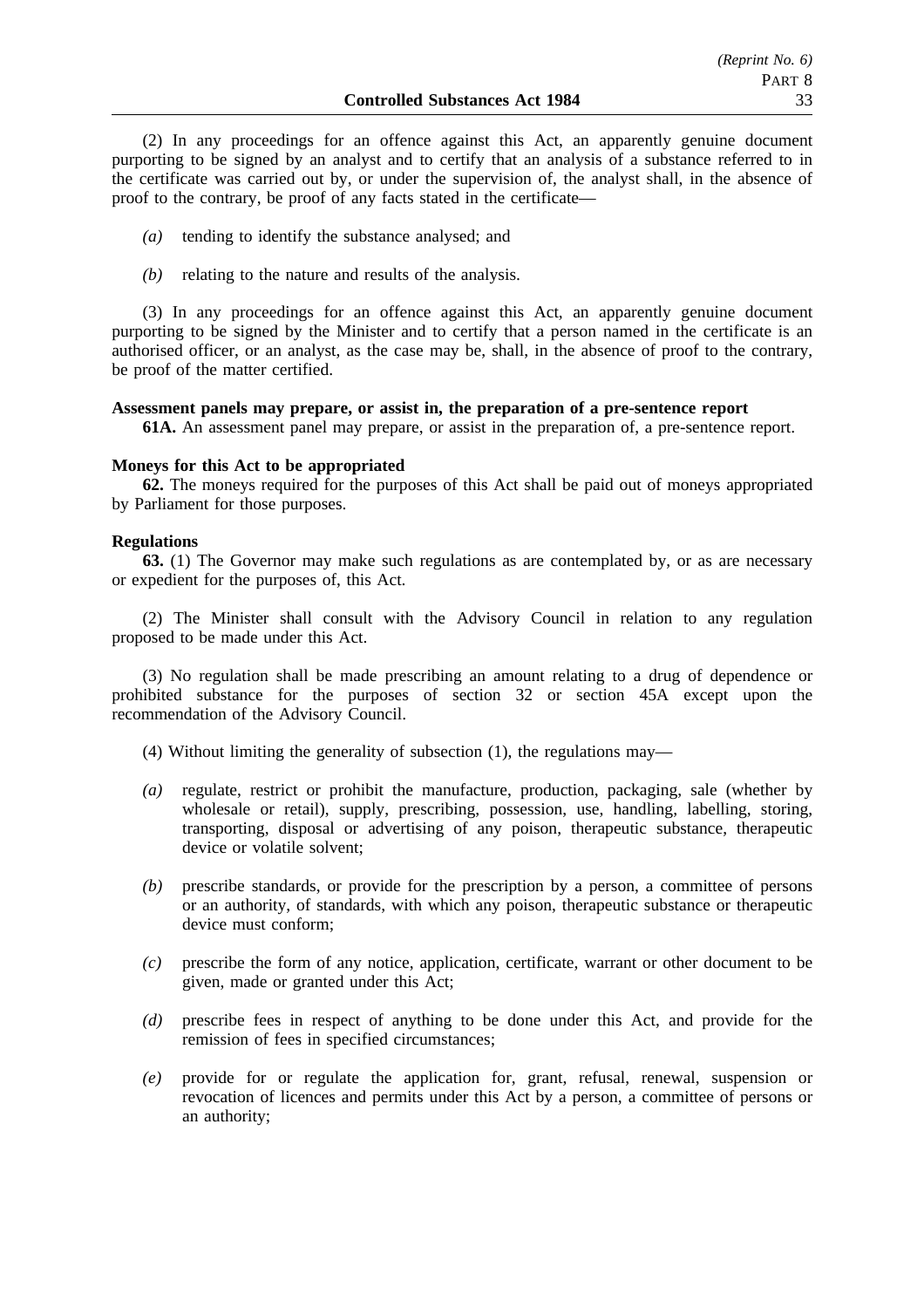- *(f)* require any specified person, or persons of a specified class, to keep records or provide information in relation to any poison, prohibited substance, therapeutic substance, therapeutic device or volatile solvent;
- *(g)* provide for and regulate the inspection, examination, testing or analysis of any substance or goods;
- *(h)* exempt, conditionally or unconditionally, any person, poison, therapeutic substance or therapeutic device from any provision of this Act, or provide for all or any of those exemptions to be given by a person or committee of persons or an authority;
- *(i)* prescribe penalties, not exceeding one thousand dollars, for breach of, or non-compliance with, any regulation.

(5) The regulations may, by reference to any standard, code, pharmacopoeia or other document published inside or outside of this State, incorporate that standard, code, pharmacopoeia or document as part of the regulations, with or without modification, and any such standard, code, pharmacopoeia or document, as amended from time to time by the authority responsible for its publication, shall have force and effect as regulations under this Act.

- (6) Any regulation under this Act may be of general or limited application according to—
- *(a)* the classes of persons, poisons, therapeutic substances, therapeutic devices or volatile solvents; or
- *(b)* the circumstances; or
- *(c)* any other specified factor,

to which the regulation is expressed to apply.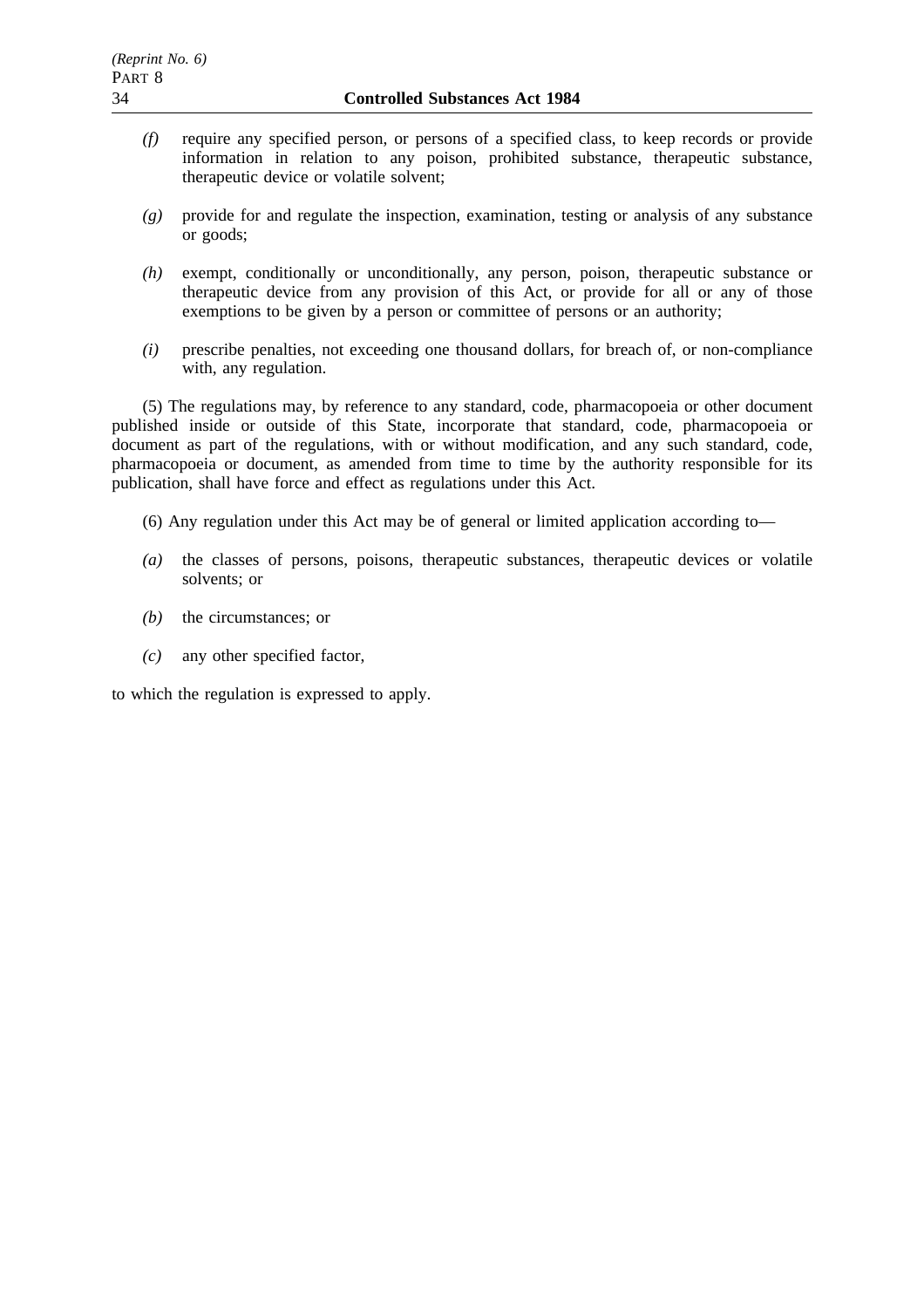# **APPENDIX**

## **LEGISLATIVE HISTORY**

#### **Transitional Provisions**

*Transitional provisions from Statutes Repeal and Amendment (Courts) Act 1991, s. 22*

22. (1) This section applies to amendments made by this Act or the *Justices Amendment Act 1991*.

(2) The following transitional provisions apply in relation to those amendments:

- *(a)* if the effect of the amendment is to reduce the penalty for an offence, the amendment applies whether the offence was committed before or after the amendment takes effect;
- *(b)* if the effect of the amendment is to increase the penalty for an offence, the amendment applies only to offences committed after it takes effect;
- *(c)* if the effect of the amendment is to increase or remove a time limit for commencing proceedings for an offence, the previous limit applies in respect of an offence committed before the amendment takes effect;
- *(d)* an amendment affecting the classification of an offence as summary or indictable does not apply in relation to an offence committed before the amendment takes effect.

#### **Legislative History**

#### (*entries in bold type indicate amendments incorporated since the last reprint*)

| Section 4:                 | redesignated as s. $4(1)$ by 64, 1986, s. $3(b)$                                                       |
|----------------------------|--------------------------------------------------------------------------------------------------------|
|                            | definition of "analyst" substituted by 43, 1986, s. $5(a)$                                             |
|                            | definition of "botanist" repealed by $43$ , 1986, s. $5(b)$                                            |
|                            | definition of "cannabis" substituted by 29, 1990, s. $3(a)$                                            |
|                            | definition of "cannabis oil" substituted by 29, 1990, s. $3(a)$                                        |
|                            | definition of "cannabis resin" substituted by 29, 1990, s. $3(a)$                                      |
|                            | definition of "child" substituted by 29, 1990, s. $3(b)$                                               |
|                            | definition of "nurse" amended by $64$ , 1986, s. $3(a)$                                                |
|                            | definition of "pharmacist" substituted by 13, 1991, (Sched. 2)                                         |
|                            | definition of "plant" repealed by 29, 1990, s. $3(c)$                                                  |
|                            | definition of "related person or body" repealed by 17, 1986, s. 13                                     |
|                            | (Sched.)                                                                                               |
|                            | definition of "school zone" inserted by 29, 1990, s. $3(d)$                                            |
| Section $4(2)$ and $(3)$ : | inserted by $64$ , 1986, s. $3(b)$                                                                     |
| Section $31(2)$ :          | amended by 64, 1986, s. 4                                                                              |
| Section $32(5)$ :          | amended by 64, 1986, s. 5; 29, 1990, s. 4(a); 69, 1991, s. 16(a), (b); 44,<br>1992, s. $3(a)$ , (b)    |
| Section $32(5)B(b)(iii)$ : | repealed by 44, 1992, s. $3(c)$                                                                        |
| Section $32(5a)$ :         | inserted by 28, 1990, s. 2                                                                             |
| Section $32(6)$ :          | substituted by 29, 1990, s. $4(b)$                                                                     |
| Section $33(1)$ :          | amended by $64$ , 1986, s. $6(a)$                                                                      |
| Section $33(1a)$ :         | inserted by $64$ , 1986, s. $6(b)$                                                                     |
| Section $33(3)$ :          | amended by $64$ , 1986, s. $6(c)$                                                                      |
| Section $33(4)$ :          | amended by $64$ , 1986, s. $6(d)$                                                                      |
| Section $33(5)$ :          | amended by $64$ , 1986, s. $6(e)$                                                                      |
| Section 34:                | substituted by $64$ , 1986, s. 7                                                                       |
| Section 43:                | substituted by 17, 1986, s. 13 (Sched.)                                                                |
| Section 43(1) and $(2)$ :  | repealed by 69, 1991, s. 16(c)                                                                         |
| Section 44:                | amended by 29, 1990, s. 5                                                                              |
| Section 45A:               | inserted by $64$ , 1986,<br>s. $8;$<br>amended<br>by<br>29,<br>1990,<br>6;<br>S.<br>49, 1991, Sched. 2 |